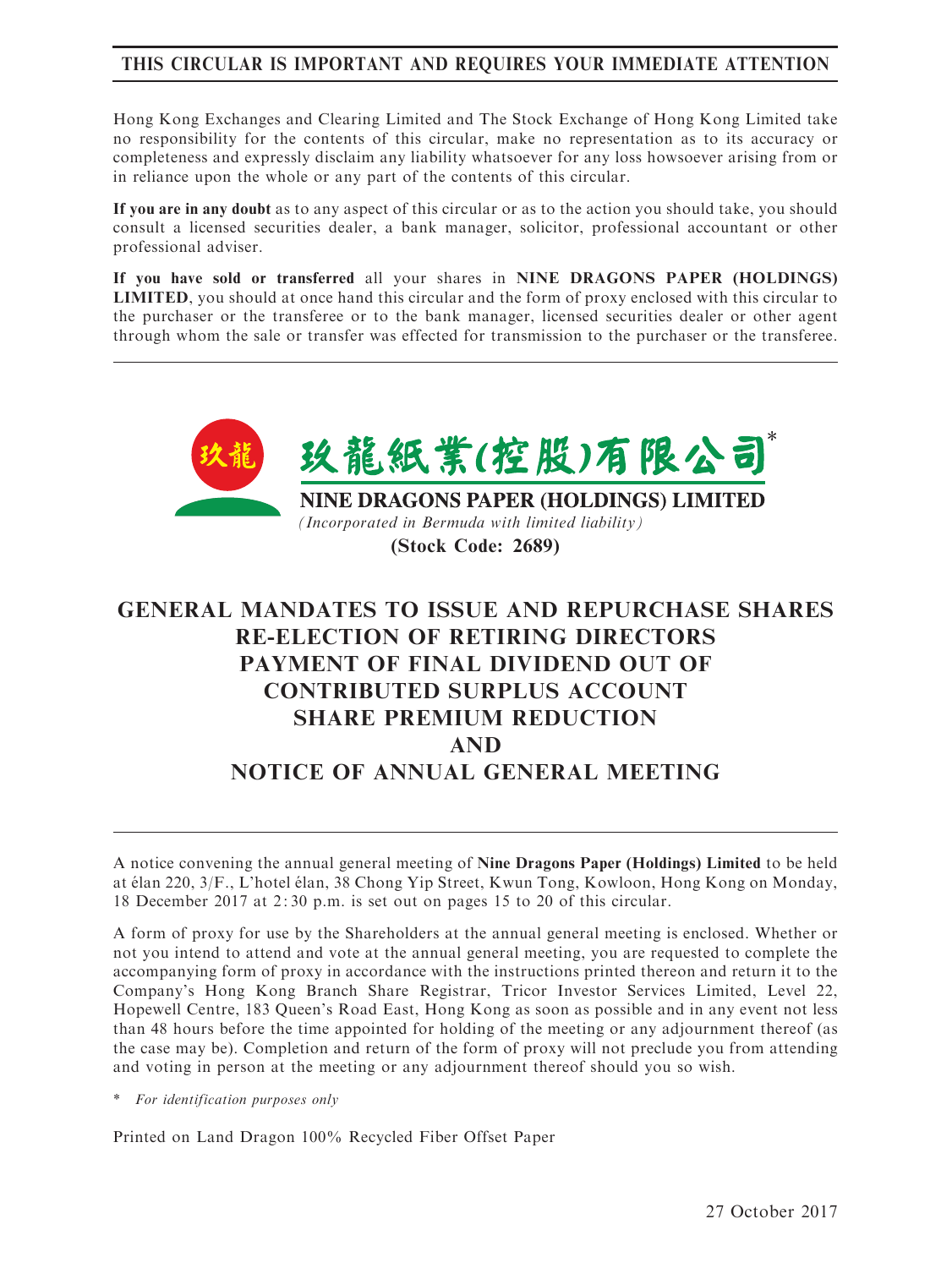# **CONTENTS**

# Page

|                                                                          | $\mathbf{1}$   |  |  |
|--------------------------------------------------------------------------|----------------|--|--|
|                                                                          | 3              |  |  |
|                                                                          | $\overline{3}$ |  |  |
| General Mandates to issue Shares and to repurchase Shares                | $\overline{4}$ |  |  |
|                                                                          | $\overline{4}$ |  |  |
| Payment of Final Dividend out of Contributed Surplus Account             |                |  |  |
|                                                                          |                |  |  |
|                                                                          |                |  |  |
|                                                                          | 7              |  |  |
|                                                                          | 8              |  |  |
| Appendix I — Explanatory Statement on Share Repurchase Mandate           |                |  |  |
| Appendix II - Particulars of Retiring Directors Standing for Re-election |                |  |  |
| 15                                                                       |                |  |  |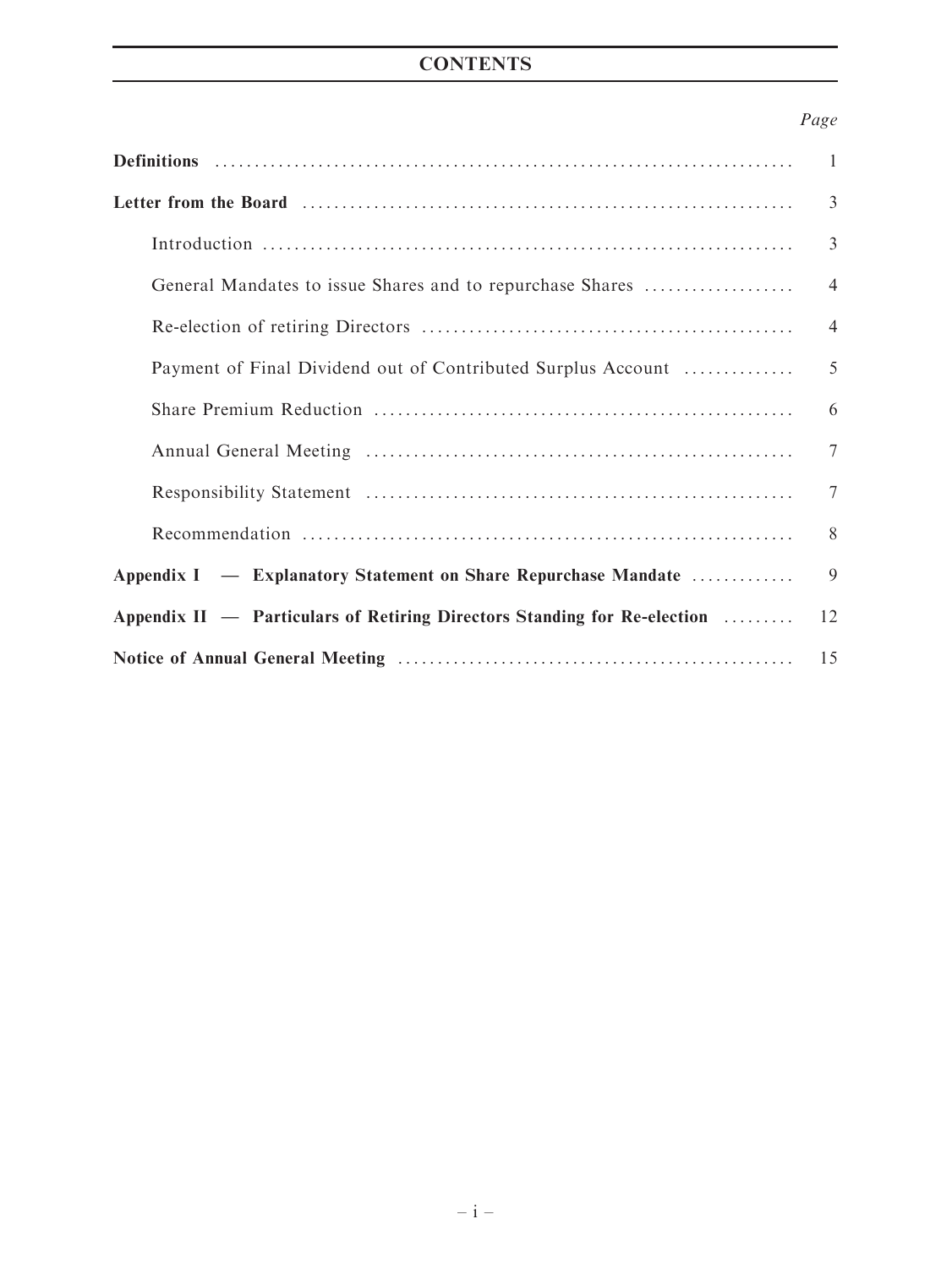# DEFINITIONS

In this circular, the following expressions have the following meanings unless the context requires otherwise:

| "Annual General<br>Meeting"      | the annual general meeting of the Company to be held at élan<br>220, 3/F., L'hotel élan, 38 Chong Yip Street, Kwun Tong,<br>Kowloon, Hong Kong on Monday, 18 December 2017 at 2:30<br>p.m., notice of which is set out on pages 15 to 20 of this circular                                                                                                                                                                                                                                                                                                                                                                                                                                                                                  |
|----------------------------------|--------------------------------------------------------------------------------------------------------------------------------------------------------------------------------------------------------------------------------------------------------------------------------------------------------------------------------------------------------------------------------------------------------------------------------------------------------------------------------------------------------------------------------------------------------------------------------------------------------------------------------------------------------------------------------------------------------------------------------------------|
| "Best Result"                    | Best Result Holdings Limited, a company incorporated under<br>the laws of the British Virgin Islands whose issued share capital<br>is held (i) as to approximately 37.073% by Ms. Cheung Yan<br>personally; (ii) as to approximately 37.053% by Goldnew<br>Limited which was held by BNP Paribas Jersey Trust<br>Corporation Limited as the trustee of The Liu Family Trust;<br>(iii) as to approximately 10.000% by Acorn Crest Limited which<br>was held by BNP Paribas Jersey Trust Corporation Limited as<br>the trustee of The Zhang Family Trust; and (iv) as to<br>approximately 15.874% by Winsea Investments Limited which<br>was held by BNP Paribas Jersey Trust Corporation Limited as<br>the trustee of The Golden Nest Trust |
| "Board"                          | the board of Directors                                                                                                                                                                                                                                                                                                                                                                                                                                                                                                                                                                                                                                                                                                                     |
| "Bye-laws"                       | the bye-laws of the Company                                                                                                                                                                                                                                                                                                                                                                                                                                                                                                                                                                                                                                                                                                                |
| "Companies Act"                  | Companies Act 1981 of Bermuda, as amended from time to time                                                                                                                                                                                                                                                                                                                                                                                                                                                                                                                                                                                                                                                                                |
| "Company"                        | Dragons Paper (Holdings) Limited,<br>Nine<br>a a<br>company<br>incorporated in Bermuda with limited liability, the Shares of<br>which are listed on the Stock Exchange                                                                                                                                                                                                                                                                                                                                                                                                                                                                                                                                                                     |
| "Contributed Surplus<br>Account" | the contributed surplus account of the Company as ascertained<br>in accordance with the Companies Act                                                                                                                                                                                                                                                                                                                                                                                                                                                                                                                                                                                                                                      |
| " $Director(s)$ "                | $\text{directory}(s)$ of the Company                                                                                                                                                                                                                                                                                                                                                                                                                                                                                                                                                                                                                                                                                                       |
| "Final Dividend"                 | proposed final dividend of RMB25.0 cents per share of the<br>Company for the year ended 30 June 2017                                                                                                                                                                                                                                                                                                                                                                                                                                                                                                                                                                                                                                       |
| "Group"                          | the Company and its subsidiaries                                                                                                                                                                                                                                                                                                                                                                                                                                                                                                                                                                                                                                                                                                           |
| "HK\$"                           | Hong Kong dollars, the lawful currency of Hong Kong                                                                                                                                                                                                                                                                                                                                                                                                                                                                                                                                                                                                                                                                                        |
| "Hong Kong"                      | the Hong Kong Special Administrative Region of the People's<br>Republic of China                                                                                                                                                                                                                                                                                                                                                                                                                                                                                                                                                                                                                                                           |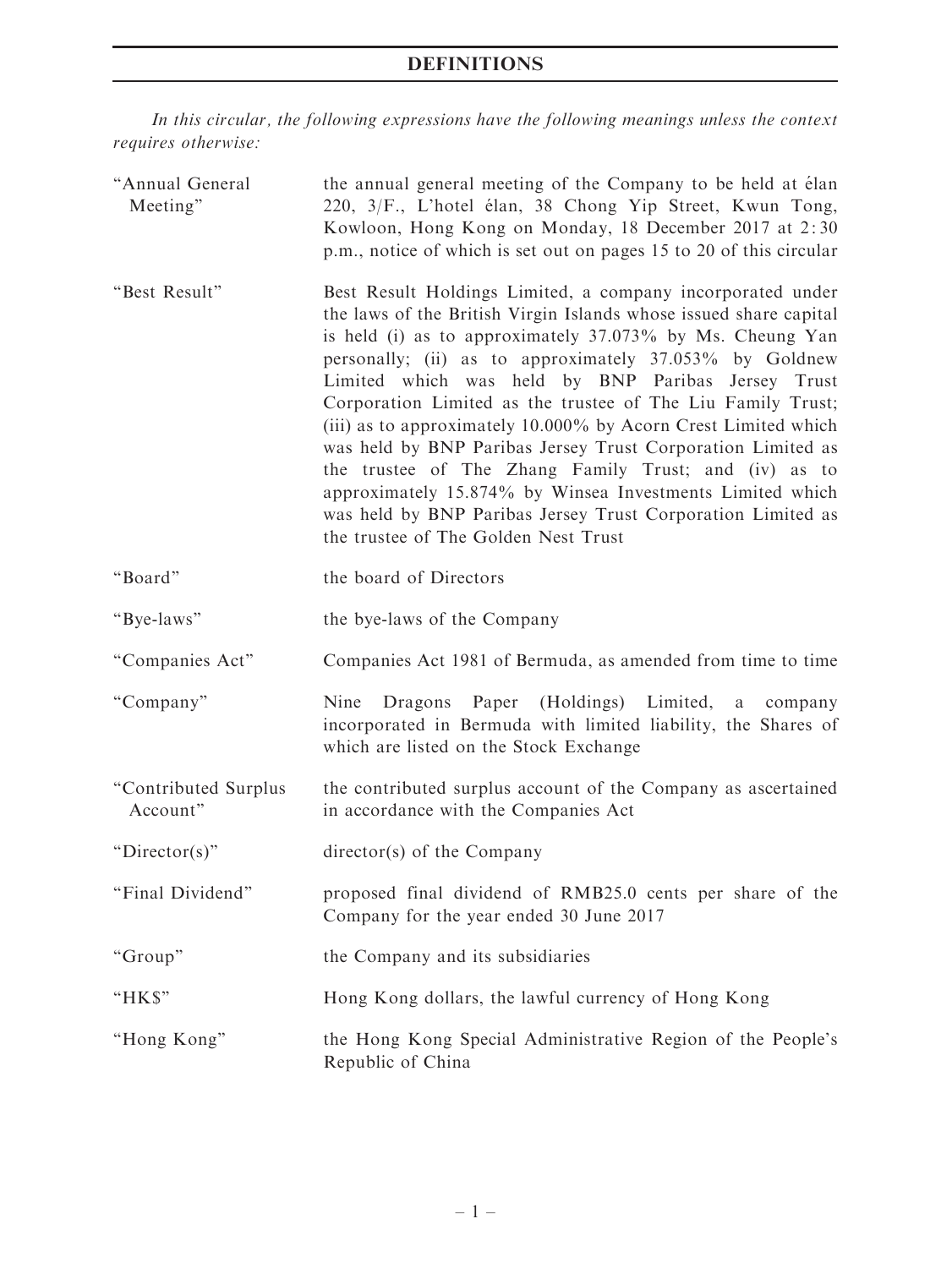## DEFINITIONS

- ''Issue Mandates'' a general and unconditional mandate proposed to be granted to the Directors to exercise all the powers of the Company to allot, issue and deal with Shares up to 20% of the aggregate nominal amount of the issued share capital of the Company as at the date of passing of the resolution as set out in the Annual General Meeting Notice
- ''Latest Practicable Date'' 19 October 2017, being the latest practicable date for ascertaining certain information in this circular prior to its publication
- "Listing Rules" the Rules Governing the Listing of Securities on the Stock Exchange
- ''SFO'' Securities and Futures Ordinance (Chapter 571 of the Laws of Hong Kong)
- ''Share(s)'' ordinary share(s) of HK\$0.10 each in the share capital of the Company
- ''Share Premium the share premium account of the Company
- Account''
- ''Share Premium Reduction'' the proposed reduction of an amount of RMB5,000,000,000 standing to the credit of the Share Premium Account as at 30 June 2017 and the transfer of credit arising therefrom to the Contributed Surplus Account, to be considered and, if thought fit, approved by Shareholders at the Annual General Meeting by way of a special resolution
- ''Share Repurchase Mandate'' a general and unconditional mandate proposed to be granted to the Directors to exercise all the powers of the Company to repurchase Shares up to 10% of the aggregate nominal amount of the issued share capital of the Company as at the date of passing of the resolution as set out in the Annual General Meeting Notice

''Shareholders'' holder(s) the Share(s)

- ''Stock Exchange'' The Stock Exchange of Hong Kong Limited
- "Takeovers Code" The Hong Kong Code on Takeovers and Mergers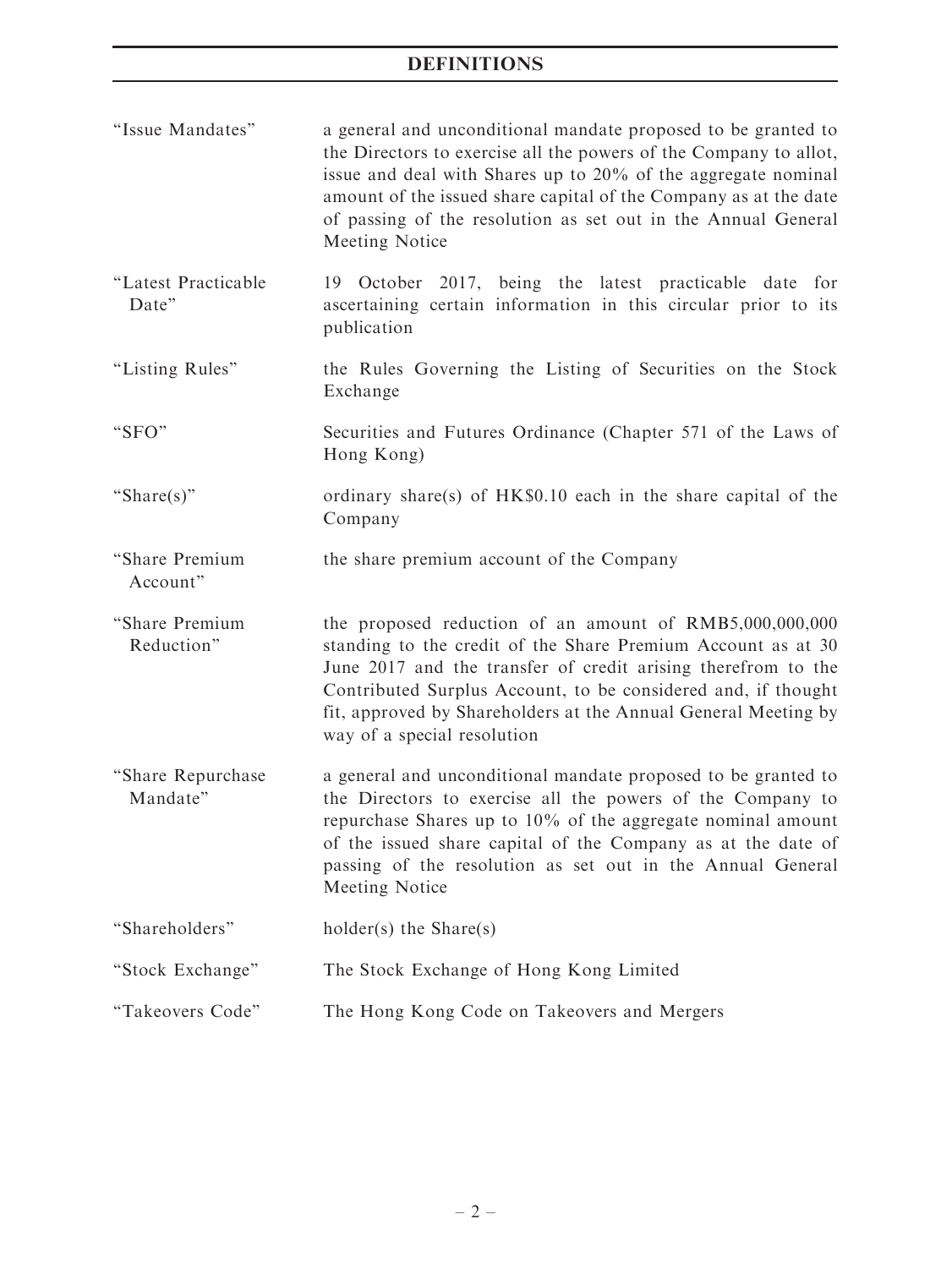

(Stock Code: 2689)

Executive Directors: Ms. Cheung Yan, JP (Chairlady) Mr. Liu Ming Chung (Deputy Chairman and Chief Executive Officer) Mr. Zhang Cheng Fei (Deputy Chief Executive Officer) Mr. Lau Chun Shun Mr. Zhang Yuanfu (Chief Financial Officer)

Non-executive Director: Mr. Zhang Lianpeng

Independent non-executive Directors: Ms. Tam Wai Chu, Maria GBM, JP Mr. Ng Leung Sing SBS, JP Mr. Lam Yiu Kin

Registered office: Clarendon House 2 Church Street Hamilton HM 11 Bermuda

Principal place of business in Hong Kong: Unit 1, 22/F One Harbour Square 181 Hoi Bun Road Kwun Tong Kowloon Hong Kong

27 October 2017

To the Shareholders and, for information only, holders of the share options

Dear Sir or Madam,

# GENERAL MANDATES TO ISSUE AND REPURCHASE SHARES RE-ELECTION OF RETIRING DIRECTORS PAYMENT OF FINAL DIVIDEND OUT OF CONTRIBUTED SURPLUS ACCOUNT SHARE PREMIUM REDUCTION AND NOTICE OF ANNUAL GENERAL MEETING

#### INTRODUCTION

The purpose of this circular is to provide you with, amongst other things, information regarding resolutions to be proposed at the Annual General Meeting relating to (i) the proposed Issue Mandate and the proposed Share Repurchase Mandate; (ii) the re-election

\* For identification purposes only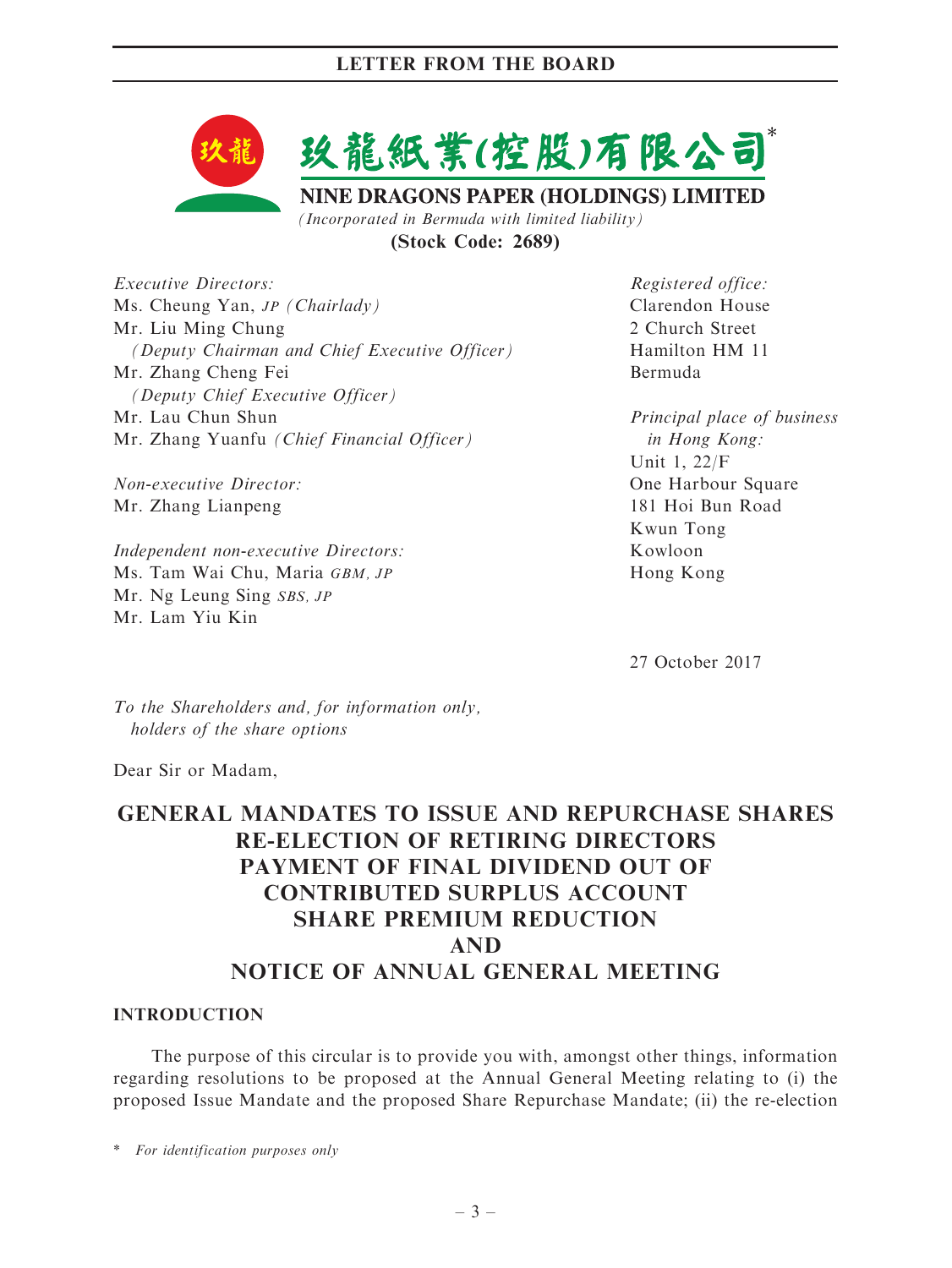of retiring Directors; (iii) the payment of Final Dividend out of Contributed Surplus Account; (iv) the Share Premium Reduction; and give you the Annual General Meeting Notice.

#### GENERAL MANDATES TO ISSUE SHARES AND TO REPURCHASE SHARES

Ordinary resolutions will be proposed at the Annual General Meeting to grant to the Directors new general mandates:

- (i) to allot, issue and otherwise deal with new Shares up to an aggregate nominal amount not exceeding 20% of the aggregate nominal amount of the issued share capital of the Company as at the date of passing of the proposed resolution at the Annual General Meeting; and
- (ii) to repurchase Shares up to an aggregate nominal amount not exceeding 10% of the aggregate nominal amount of the issued share capital of the Company as at the date of passing of the proposed resolution at the Annual General Meeting.

In addition, if the Issue Mandate is granted together with the Share Repurchase Mandate, it is further proposed, by way of a separate ordinary resolution, that the Issue Mandate be extended so that the Directors be given a general mandate to issue further Shares up to an aggregate nominal amount equal to the aggregate nominal amount of the Shares which may be repurchased by the Company under the Share Repurchase Mandate.

As at the Latest Practicable Date, the total issued share capital of the Company was 4,674,220,811 Shares. Subject to the passing of the ordinary resolution at the Annual General Meeting approving the Issue Mandate, the Company will be allowed to allot, issue and deal with up to a maximum of 934,844,162 Shares under the Issue Mandate, representing 20% of the total issued share capital of the Company, on the basis that no further Shares will be issued or repurchased between the Latest Practicable Date and the Annual General Meeting.

An explanatory statement containing information regarding the Share Repurchase Mandate is set out in Appendix I to this circular.

### RE-ELECTION OF RETIRING DIRECTORS

Pursuant to the Company's Bye-laws, at each annual general meeting, every director will be subject to retirement by rotation at least once every three years. All retiring Directors are eligible for re-election at the annual general meeting at which he retires. The election of each Director is done through a separate resolution.

Pursuant to Bye-law 87 of the Company's Bye-laws, Mr. Zhang Cheng Fei and Mr. Lau Chun Shun will retire and, being eligible, offer themselves for re-election at the Annual General Meeting.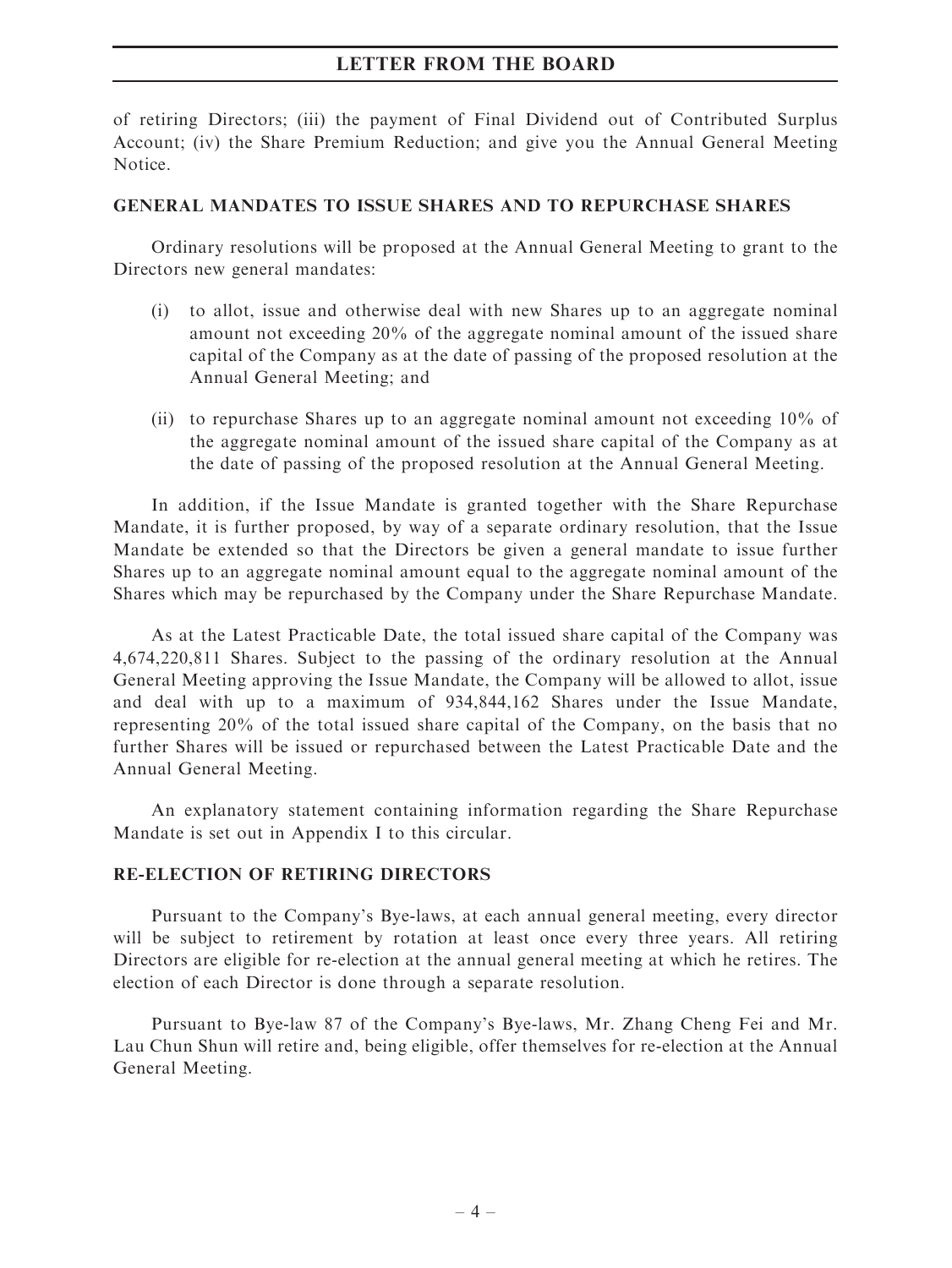Pursuant to Bye-law 86(2) of the Company's Bye-laws, a director appointed either to fill a casual vacancy or as an addition to the Board should hold office only until the next following annual general meeting. In this regard, Mr. Zhang Lianpeng will retire and, being eligible, offer himself for re-election at the Annual General Meeting.

Ms. Tam Wai Chu, Maria was appointed as an independent non-executive director of the Company in 2006 and therefore would have served for more than nine years as at the date of the Annual General Meeting. Pursuant to the code provision set out in paragraph A.4.3 of Appendix 14 of the Listing Rules, any further appointment of independent nonexecutive director serving more than nine years should be subject to a separate resolution to be approved by shareholders.

Notwithstanding that Ms. Tam Wai Chu, Maria has served as independent nonexecutive Director for more than nine years, (i) the Board has assessed and reviewed the annual confirmation of independence based on the criteria set out in Rule 3.13 of the Listing Rules and affirmed that Ms. Tam Wai Chu, Maria remains independent; (ii) the nomination committee of the Company has assessed and is satisfied of the independence of Ms. Tam Wai Chu, Maria; and (iii) the Board considers that Ms. Tam Wai Chu, Maria remains independent of the management and free of any relationship which could materially interfere with the exercise of her independent judgment. In view of the aforesaid factors and the fact that the experience and knowledge of the relevant individual in the business sectors in which the Company operates, the Board recommended Ms. Tam Wai Chu, Maria for reelection at the Annual General Meeting.

Brief biographical and other details of the retiring Directors, which are required to be disclosed under the Listing Rules, are set out in the Appendix II to this circular.

#### PAYMENT OF FINAL DIVIDEND OUT OF CONTRIBUTED SURPLUS ACCOUNT

Reference is made to the announcement of the Company dated 21 September 2017 regarding the annual results of the Group for the year ended 30 June 2017 in relation to the proposed payment of the Final Dividend to be payable on Friday, 26 January 2018 to the Shareholders whose names appear on the Company's register of members on Thursday, 21 December 2017.

Pursuant to the Bye-laws, dividends can be paid to the Shareholders by the Company from retained profits of the Company or the amount standing to the credit of the Contributed Surplus Account subject to the Company being able to pay its liabilities as they become due or the realisable value of its assets would not as a result become less than the aggregate of its liabilities and its issued share capital and share premium accounts. In consideration of the annual results of the Group for the year ended 30 June 2017, the Directors propose that Final Dividend be paid out of the Contributed Surplus Account subject to the approval of the Shareholders at the Annual General Meeting.

As at the Latest Practicable Date, there were 4,674,220,811 Shares in issue. Assuming that no further Shares will be issued prior to the payment of the Final Dividend, the Final Dividend is expected to be in the amount of approximately RMB1,168,555,203.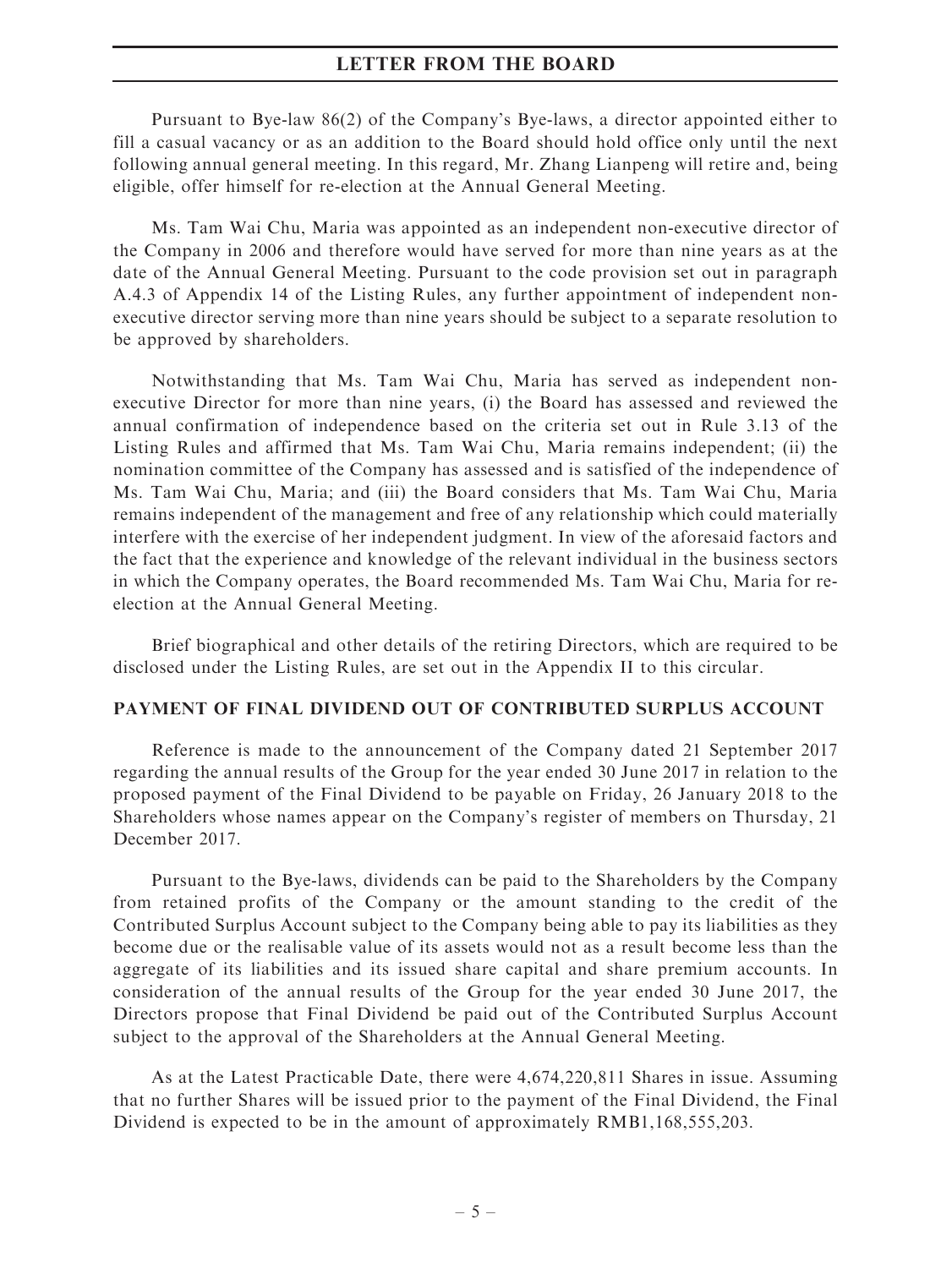#### SHARE PREMIUM REDUCTION

The Board intends to put forward a proposal to the Shareholders at the Annual General Meeting to reduce certain credit standing to the share premium account of the Company in accordance with applicable laws of Bermuda and the Bye-laws. The amount standing to the credit of the Share Premium Account as at 30 June 2017 was RMB8,765,002,000. It is proposed that an amount of RMB5,000,000,000 standing to the credit of the Share Premium Account be reduced and that the credit arising therefrom be transferred to the Contributed Surplus Account.

#### Reasons for the Share Premium Reduction

The Directors propose the Share Premium Reduction as they consider it unnecessary to maintain the Share Premium Account at its current level. In addition, the Company is subject to the restrictions under the Companies Act that funds standing to the credit of the Share Premium Account are not generally distributable to the Shareholders except in limited circumstances such as for paying up unissued shares of the Company to the Shareholders as fully paid bonus shares. On the other hand, credits in the Contributed Surplus Account may be applied by the Company in a more general manner as the Board may think fit and as permitted by the Companies Act, including but not limited to, payment of dividends or distribution to the Shareholders to the extent that the Company is not, or would not after the payment be, unable to pay its liabilities as they become due, and the realizable value of the Company's assets would not be less than its liabilities after payment of such dividends or distribution out of the Contributed Surplus Account.

The Share Premium Reduction and the subsequent transfer of credit arising therefrom to the Contributed Surplus Account will increase the amounts in the Contributed Surplus Account and give the Company greater flexibility. The Board believes that the Share Premium Reduction is in the interests of the Company and Shareholders as a whole.

#### Effect of the Share Premium Reduction

The implementation of the Share Premium Reduction does not involve any reduction in the authorised or issued share capital of the Company nor does it involve any reduction in the nominal value of the Shares or the trading arrangements concerning the Shares. Save for the expenses incurred by the Company in relation to the Share Premium Reduction, the implementation of the Share Premium Reduction will not, in itself, have any material adverse effect on the underlying assets, liabilities, business operations, management or financial position of the Company or the interests of Shareholders as a whole.

#### Conditions of the Share Premium Reduction

The Share Premium Reduction is conditional upon:

1. the passing of a special resolution by the Shareholders to approve the Share Premium Reduction at the Annual General Meeting; and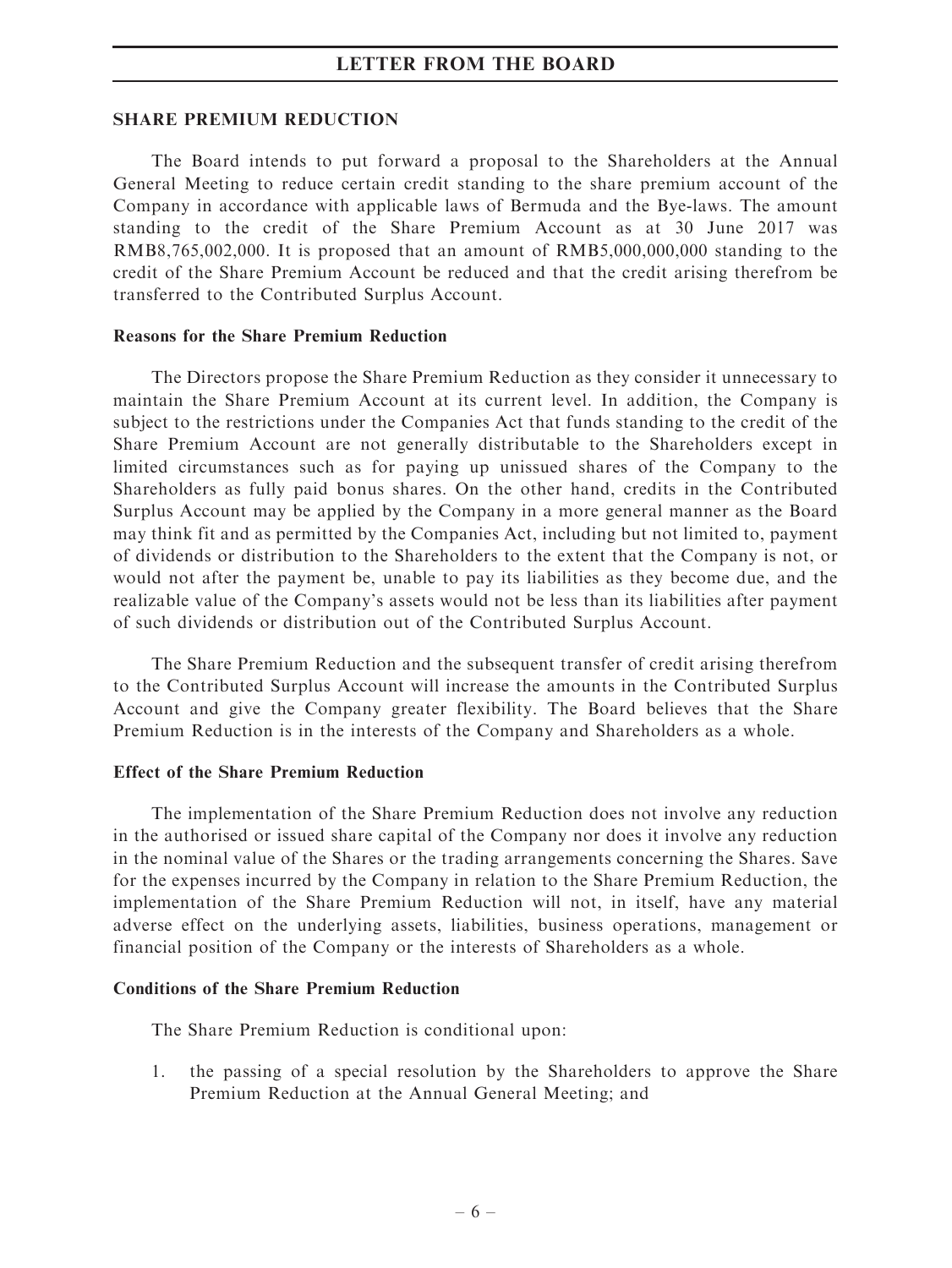2. compliance with section 46(2) of the Companies Act, including (i) the publication of a notice in relation to the Share Premium Reduction in an appointed newspaper in Bermuda on a date not more than 30 days and not less than 15 days before the Effective Date, and (ii) the Board being satisfied that on the Effective Date, there are no reasonable grounds for believing that the Company is, or after the Share Premium Reduction would be, unable to pay its liabilities as they become due.

Subject to the fulfilment of the above conditions, it is expected that the Share Premium Reduction shall become effective on the next business day immediately following the date of passing of the special resolution to approve the Share Premium Reduction at the Annual General Meeting. The details of the Share Premium Reduction are disclosed in the Company's announcement dated 4 October 2017.

#### ANNUAL GENERAL MEETING

A notice convening the Annual General Meeting is set out on pages 15 to 20 of this circular at which resolutions will be proposed, inter alia, to approve the grant of the Issue Mandate and the Share Repurchase Mandate; re-election of retiring directors; payment of final dividend out of contributed surplus account; and Share Premium Reduction. A form of proxy for use by the Shareholders at the Annual General Meeting is enclosed. Whether or not you intend to attend the meeting, you are requested to complete the form of proxy in accordance with the instructions printed thereon and return it to the Company's Hong Kong Branch Share Registrar, Tricor Investor Services Limited, Level 22, Hopewell Centre, 183 Queen's Road East, Hong Kong as soon as possible and in any event not less than 48 hours before the time appointed for holding of the Annual General Meeting or any adjournment thereof (as the case may be). Completion and return of the form of proxy will not preclude you from attending and voting in person at the meeting or any adjournment thereof should you so wish.

Pursuant to Rule 13.39 of the Listing Rules, any vote of shareholders at a general meeting must be taken by poll except where the chairman, in good faith, decides to allow a resolution which relates purely to a procedural or administrative matter to be voted on by a show of hands. The chairman of the annual general meeting will demand a poll for each and every resolution to be put forward at the annual general meeting pursuant to Bye-law 66 and the Listing Rules. The Company will appoint scrutineer to handle vote-taking procedures at the annual general meeting. The results of the poll will be published on the websites of the Stock Exchange and the Company as soon as possible.

None of the Shareholders is required to abstain from voting at the Annual General Meeting pursuant to the Listing Rules.

#### RESPONSIBILITY STATEMENT

This circular includes particulars given in compliance with the Listing Rules for the purpose of giving information with regard to the Company. The Directors collectively and individually accept full responsibility for the accuracy of the information contained in this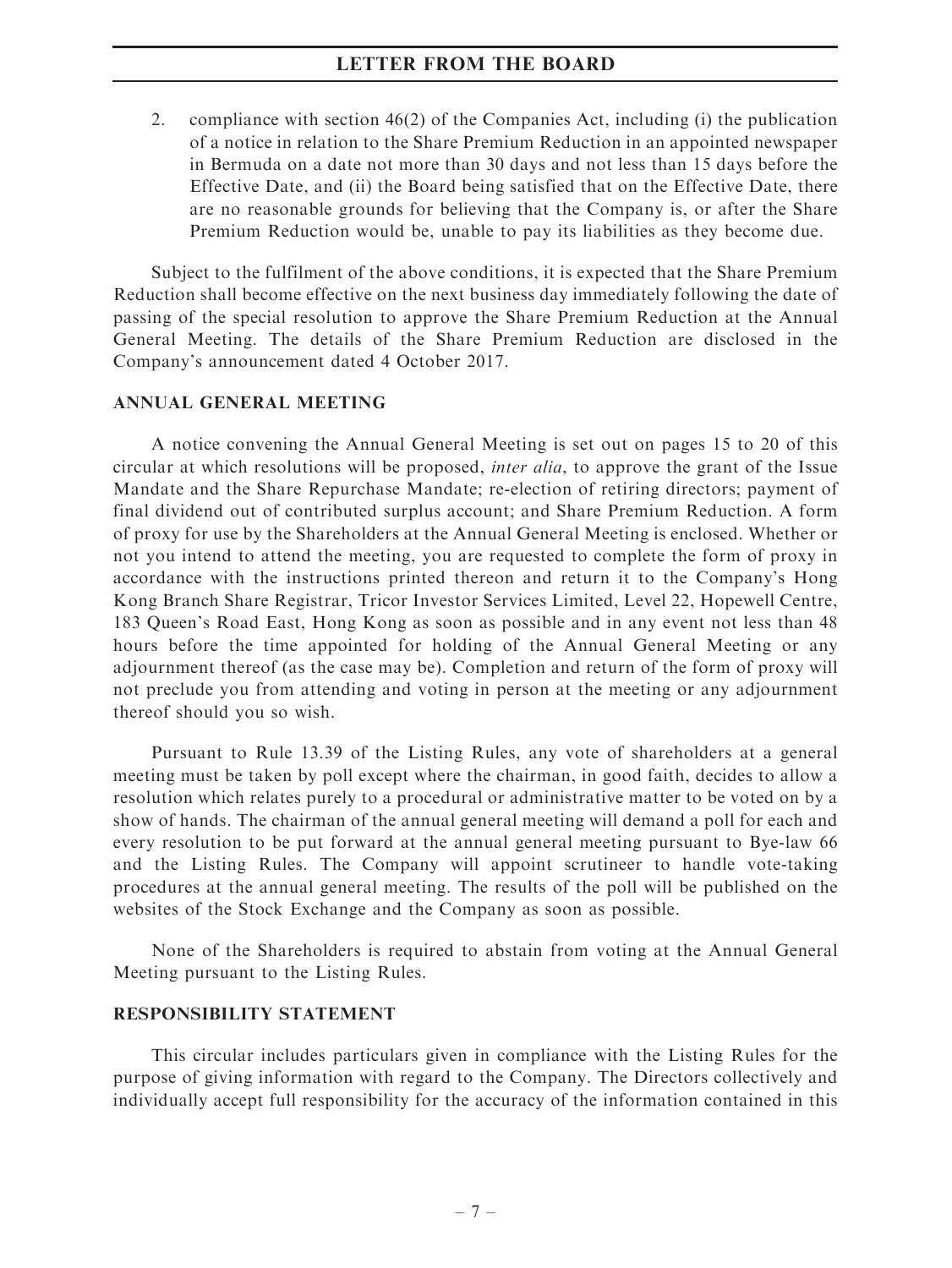circular and confirm, having made all reasonable enquires, that to the best of their knowledge and belief there are no other facts the omission of which would make any statement herein misleading.

#### RECOMMENDATION

The Directors consider that the granting of the Issue Mandate, the Share Repurchase Mandate, the re-election of the retiring Directors, the payment of Final Dividend out of Contributed Surplus Account and the Share Premium Reduction are in the best interests of the Company and the Shareholders as a whole and recommend Shareholders to vote in favour of all resolutions to be proposed at the Annual General Meeting.

> Yours faithfully, For and on behalf of Nine Dragons Paper (Holdings) Limited Cheung Yan Chairlady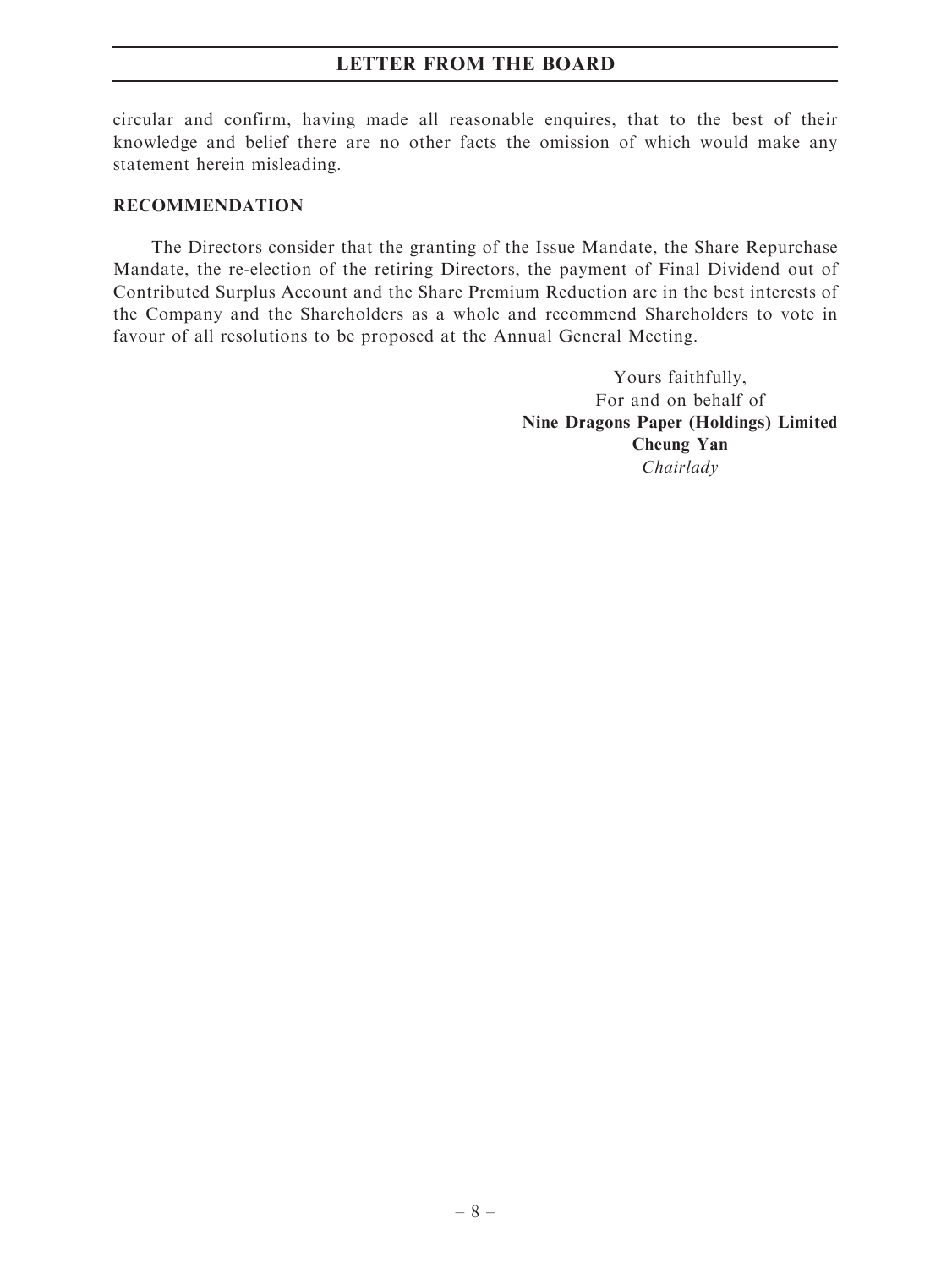# APPENDIX I EXPLANATORY STATEMENT ON SHARE REPURCHASE MANDATE

This is an explanatory statement given to the Shareholders relating to a resolution authorising the Company to repurchase its own Shares proposed to be passed by the Shareholders by means of an ordinary resolution at the Annual General Meeting. This explanatory statement contains a summary of the information required pursuant to Rule 10.06 of the Listing Rules which is set out as follows:

#### SHARE CAPITAL

As at the Latest Practicable Date, the issued share capital of the Company comprised 4,674,220,811 Shares of HK\$0.10 each. Subject to the passing of the ordinary resolution granting the Share Repurchase Mandate and assuming no further Shares are issued or repurchased prior to the Annual General Meeting, the Company would be allowed under the Share Repurchase Mandate to repurchase a maximum of 467,422,081 Shares, representing 10% of the issued share capital of the Company.

#### REASONS FOR REPURCHASES

The Directors believe that it is in the best interests of the Company and the Shareholders as a whole for the Directors to have a general authority from the Shareholders to enable the Directors to purchase the Shares on the market. Such repurchases may, depending on market conditions and funding arrangements at the time, lead to an enhancement of the net asset value of the Company and/or its earnings per Share and will benefit the Company and the Shareholders.

#### FUNDING OF REPURCHASES

The repurchase of Shares shall be made with funds legally available for such purpose in accordance with the Company's memorandum of association and the Bye-laws and the applicable laws of Bermuda. Under Bermuda law, repurchases may only be effected out of the capital paid up on the purchased Shares or out of funds of the Company otherwise available for dividend or distribution or out of the proceeds of a fresh issue of shares made for the purpose. Any premium payable on a purchase over the par value of the Shares to be purchased must be provided for out of funds of the Company otherwise available for dividend or distribution or out of the Company's share premium account before the Shares are repurchased. It is envisaged that the funds required for any repurchase would be derived from such sources.

As compared to the financial position of the Company as at 30 June 2017 (being the date of the Company's latest audited accounts), the Directors consider that the repurchases of Shares will have no material adverse impact on the working capital and the gearing position of the Company in the event that the Share Repurchase Mandate were to be exercised in full at any time during the proposed repurchase period. The Directors do not propose to exercise the Share Repurchase Mandate to such an extent as would, in the circumstances, have a material adverse effect on the working capital requirements of the Company or the gearing levels which in the opinion of the Directors are from time to time appropriate for the Company.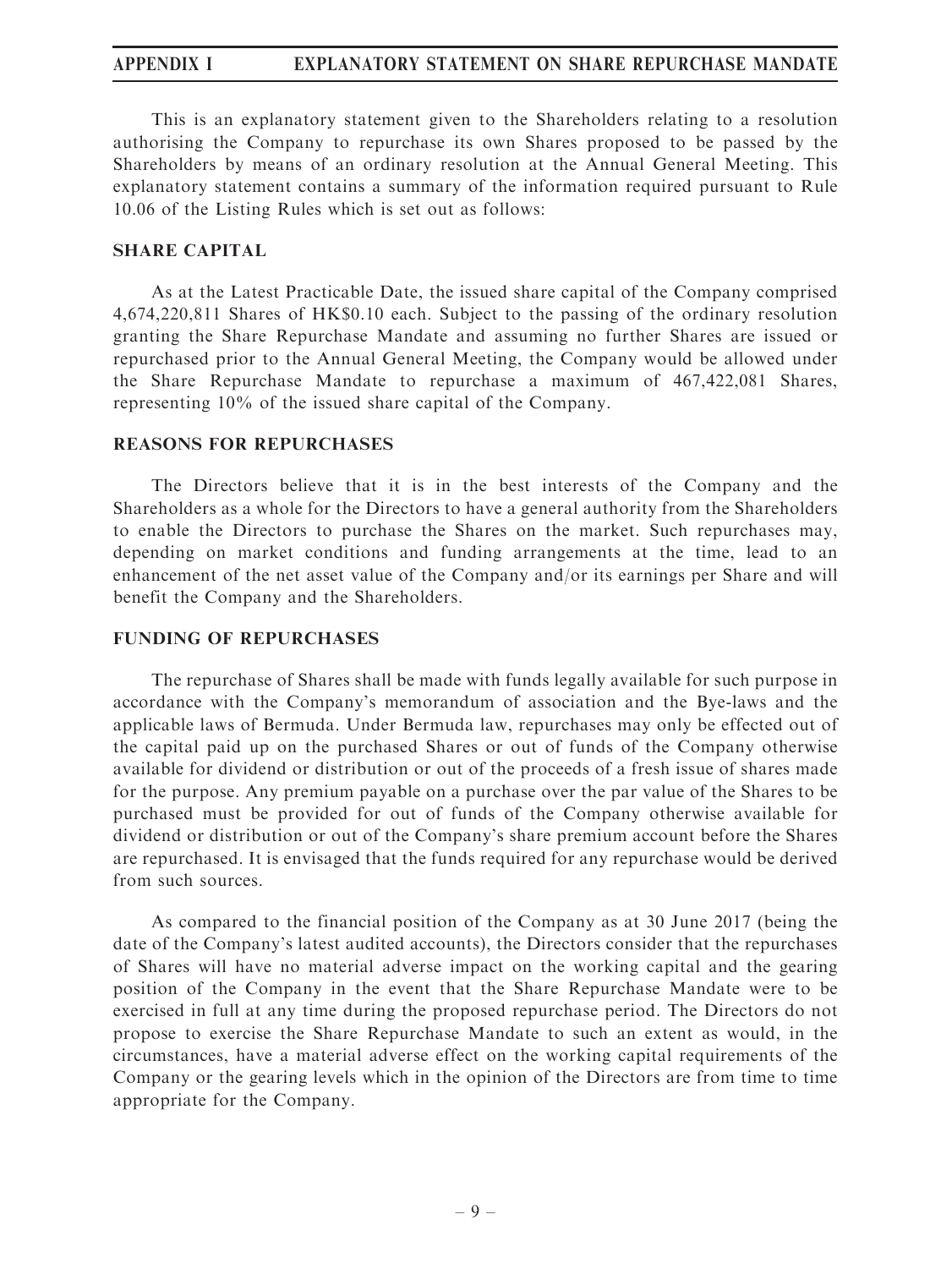# APPENDIX I EXPLANATORY STATEMENT ON SHARE REPURCHASE MANDATE

#### DIRECTORS, THEIR ASSOCIATES AND CONNECTED PERSONS

None of the Directors or, to the best of their knowledge having made all reasonable enquiries any of their associates, as defined in the Listing Rules, has any present intention, in the event that the Share Repurchase Mandate is approved by the Shareholders, to sell Shares to the Company.

No connected person, as defined in the Listing Rules, has notified the Company that he has a present intention to sell Shares to the Company, or has undertaken not to do so, in the event that the Share Repurchase Mandate is approved by the Shareholders.

#### UNDERTAKING OF THE DIRECTORS

The Directors have undertaken to the Stock Exchange that, so far as the same may be applicable, they will exercise the Share Repurchase Mandate in accordance with the Listing Rules, the Bye-laws and the applicable laws of Bermuda.

#### SHARE REPURCHASE MADE BY THE COMPANY

The Company did not purchase any Share on the Stock Exchange or otherwise, in the six months immediately preceding the Latest Practicable Date.

#### EFFECT OF THE TAKEOVERS CODE

If as a result of a repurchase of Shares an ordinary shareholder's proportionate interest in the voting rights of the Company increases, such increase will be treated as an acquisition of voting rights for the purpose of Rule 32 of the Takeovers Code. As a result, a Shareholder or a group of Shareholders acting in concert, depending on the level of increase of ordinary shareholders' interest, could obtain or consolidate control of the Company and become obliged to make a mandatory offer in accordance with Rule 26 of the Takeovers Code.

As at the Latest Practicable Date, Best Result held 2,992,120,000 Shares, representing approximately 64.01% interest in the issued share capital. On the basis that no further Shares are issued or repurchased and that there is no change in Best Result's shareholding in the Company, in the event that the Share Repurchase Mandate is exercised in full, the shareholding of Best Result would be increased to approximately 71.13% of the issued share capital. Any repurchase of Shares which would result in the amount of Shares held by the public being reduced to less than 25% could only be implemented with the agreement of the Stock Exchange. Except in extraordinary circumstances, such agreement would not normally be given by the Stock Exchange. The Directors have no present intention to exercise the Share Repurchase Mandate to an extent which will result in the amount of Shares held by the public being reduced to less than 25%.

The Directors are not aware of any shareholder or group of shareholders acting in concert, who may become obliged to make a mandatory offer under Rule 26 of the Takeovers Code as consequences of any purchases pursuant to the Share Repurchase Mandate.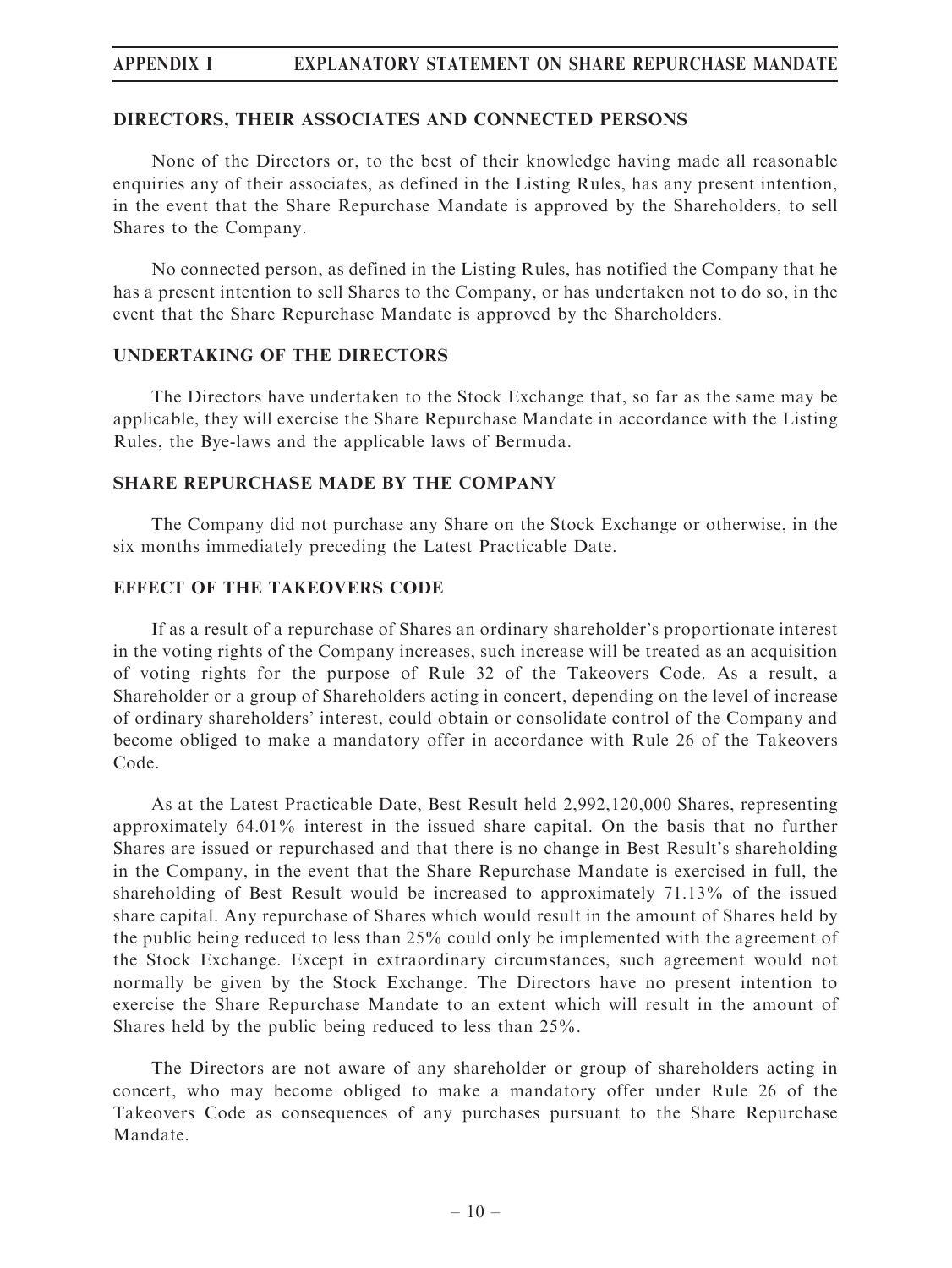# APPENDIX I EXPLANATORY STATEMENT ON SHARE REPURCHASE MANDATE

# PRICES OF THE SHARES

The highest and lowest prices at which the Shares were traded on the Stock Exchange during each of the previous twelve months preceding the Latest Practicable Date were as follows:

|                                             | <b>Highest</b> | Lowest |
|---------------------------------------------|----------------|--------|
|                                             | $(HK\$         | $(HK\$ |
| 2016                                        |                |        |
| October                                     | 7.43           | 6.19   |
| November                                    | 7.11           | 6.03   |
| December                                    | 7.38           | 6.59   |
| 2017                                        |                |        |
| January                                     | 9.23           | 6.88   |
| February                                    | 10.40          | 8.79   |
| March                                       | 10.14          | 8.30   |
| April                                       | 8.83           | 7.94   |
| May                                         | 9.45           | 8.11   |
| June                                        | 10.50          | 9.20   |
| July                                        | 11.64          | 10.14  |
| August                                      | 13.10          | 10.88  |
| September                                   | 17.42          | 13.10  |
| October (up to the Latest Practicable Date) | 16.98          | 14.36  |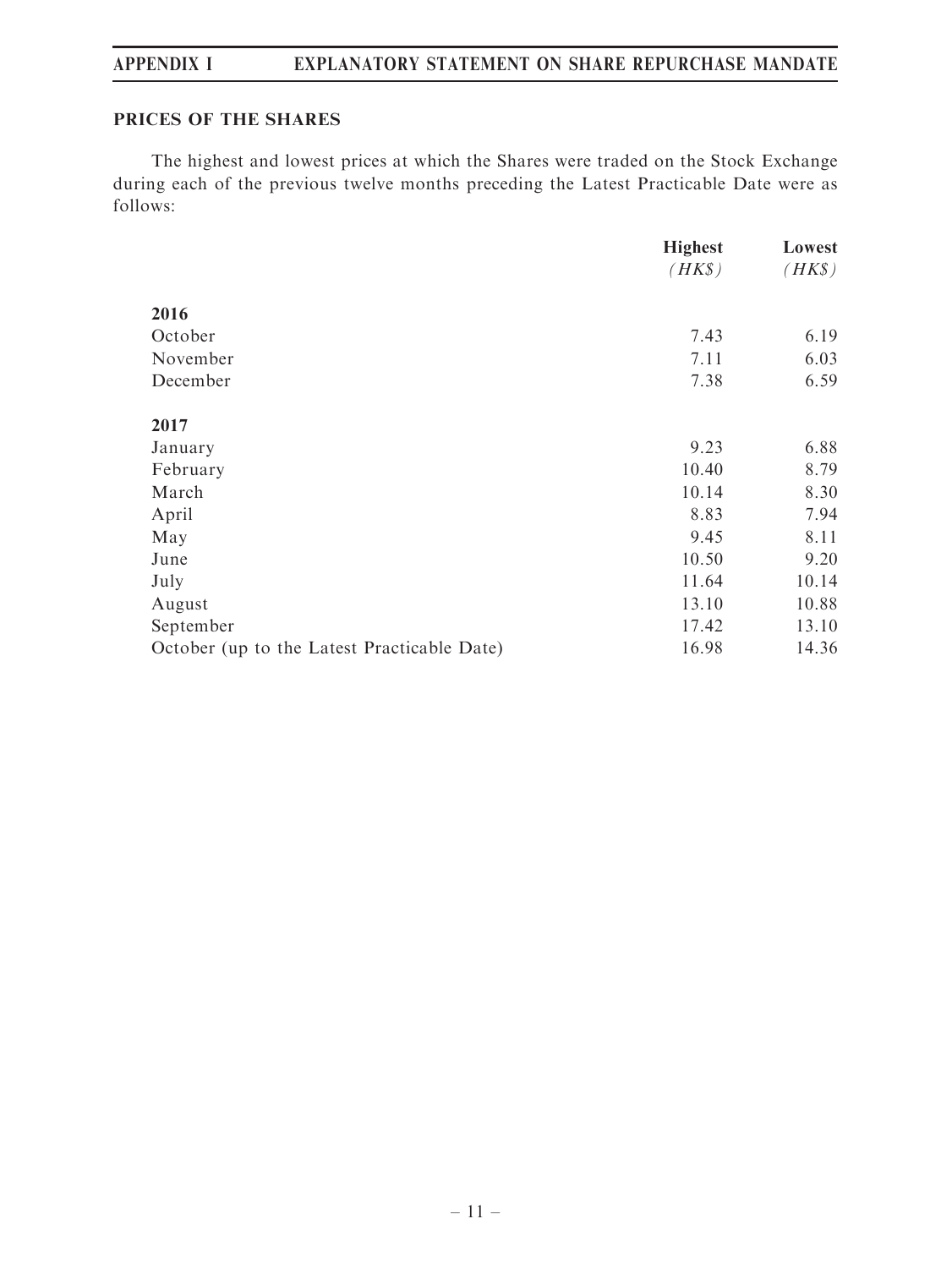### APPENDIX II PARTICULARS OF RETIRING DIRECTORS STANDING FOR RE-ELECTION

The following are the particulars of the Directors proposed to be re-elected at the Annual General Meeting:

(1) Mr. Zhang Cheng Fei, 49, has been the Executive Director and Deputy Chief Executive Officer of the Company since 2006. He is a director of various subsidiaries of the Company. He is one of the founders and is responsible for the overall management of the operations and business of the Group including marketing, finance, procurement, sales and IT departments. Mr. Zhang has over 23 years of experience in procurement, marketing and distribution and is a member of the Third Committee of the Chinese People's Political Consultative Conference of Chongqing.

Mr. Zhang did not hold directorship in other listed public companies in the last three years before the date of this circular. Mr. Zhang is the father of Mr. Zhang Lianpeng, the younger brother of Ms. Cheung Yan, Mr. Liu Ming Chung's brother-in-law and the uncle of Mr. Lau Chun Shun. Save as disclosed above, Mr. Zhang does not have any relationship with any other Director, senior management, substantial shareholder or controlling shareholder of the Company.

As at the Latest Practicable Date, Mr. Zhang through the trustee, BNP Paribas Jersey Trust Corporation Limited, had 25.874% interest in Best Result. Best Result directly held 2,992,120,000 Shares, representing approximately 64.01% interest in the Company. In addition, Mr. Zhang had personal interest in 29,899,821 Shares and 4,500,000 share option. Save as aforesaid, Mr. Zhang did not have any other interests in the Shares or the underlying Shares pursuant to Part XV of the SFO.

Mr. Zhang has a service contract for a term of three years with the Company which may be terminated, by either side, on six months' notice. He is subject to retirement and will be eligible for re-election at the annual general meeting of the Company pursuant to the Bye-Laws of the Company. The director's fee specified in the service agreement is RMB4,140,000 with an allowance of RMB1,610,000 per annum. Such emoluments are determined with reference to the Company's performance and profitability, as well as remuneration benchmark in the industry and the prevailing market conditions.

Save as disclosed above, there are no other matters concerning Mr. Zhang that need to be brought to the attention of the Shareholders nor any information to be disclosed pursuant to the requirements of Rule  $13.51(2)(h)$  to (v) of the Listing Rules.

(2) Mr. Lau Chun Shun, 36, joined the Company as a Non-executive Director in 2006 and was re-designated as an Executive Director of the Company in August 2009. He is a director of various subsidiaries of the Company. He is responsible for the management and operation of the Group including marketing and distribution, procurement and sales departments. Mr. Lau has over 8 years of experience in procurement, marketing and distribution, sales and corporate management. Mr. Lau holds a bachelor degree in Economics from the University of California, Davis and a master degree in Industrial Engineering from Columbia University. Mr. Lau is a member of the Chinese People's Political Consultative Conference of Dongguan, Vice Chairman of Donguan Federation of Industry and Commerce and Vice President of New Home Association.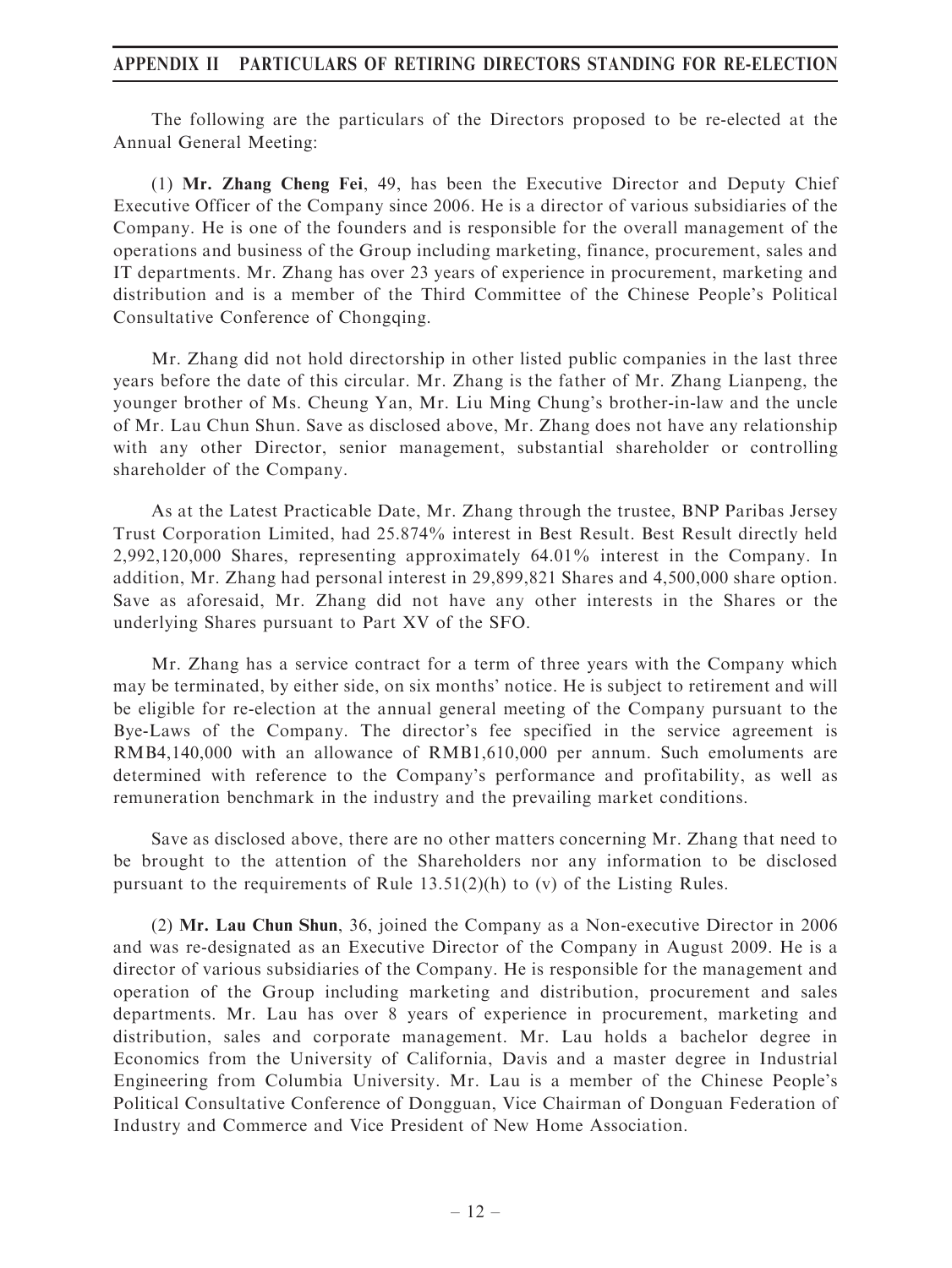### APPENDIX II PARTICULARS OF RETIRING DIRECTORS STANDING FOR RE-ELECTION

Mr. Lau did not hold directorship in other listed public companies in the last three years before the date of this report. Mr. Lau is the son of Ms. Cheung Yan and Mr. Liu Ming Chung, the nephew of Mr. Zhang Cheng Fei and the cousin of Mr. Zhang Lianpeng. Saved as disclosed above, he does not have any relationship with any other Director, senior management, substantial shareholder or controlling shareholder of the Company.

As at the Latest Practicable Date, Mr. Lau as beneficiary owner of several trusts had 52.927% interest in Best Result. Best Result directly held 2,992,120,000 Shares, representing approximately 64.01% interest in the Company. In addition, Mr. Lau held personal interest in 9,649,000 Shares and 4,500,000 share options. Save as aforesaid, Mr. Lau did not have any other interests in the Shares or the underlying Shares pursuant to Part XV of the SFO.

Mr. Lau has a service contract for a term of three years with the Company which may be terminated, by either side, on three months' notice. He is subject to retirement and will be eligible for re-election at the annual general meeting of the Company pursuant to the Bye-Laws of the Company. The director's fee specified in the new service agreement is RMB3,600,000 per annum with effect from October 2017. Such emoluments are determined with reference to the Company's performance and profitability, as well as remuneration benchmark in the industry and the prevailing market conditions.

Save as disclosed above, there are no other matters concerning Mr. Lau that need to be brought to the attention of the Shareholders nor any information to be disclosed pursuant to the requirements of Rule 13.51(2)(h) to (v) of the Listing Rules.

(3) Mr. Zhang Lianpeng, 25, has been the Non-Executive Director of the Company since 2017. Mr. Zhang graduated from The New York University with a Bachelor of Arts Degree. He previously worked in the U.S. and has experience in administration, project management, accounting and corporate financing.

Mr. Zhang did not hold directorship in other listed public companies in the last three years before the date of this circular. Mr. Zhang is the son of Mr. Zhang Cheng Fei, the nephew of Ms. Cheung Yan and Mr. Liu Ming Chung and the cousin of Mr. Lau Chun Shun. Save as disclosed above, Mr. Zhang does not have any relationship with any other Director, senior management, substantial shareholder or controlling shareholder of the Company.

As at the Latest Practicable Date, Mr. Zhang Lianpeng is a beneficiary of each of the Zhang Family Trust and the Golden Nest Trust. The Zhang Family Trust and the Golden Nest Trust through the trustee held approximately 25.874% shareholdings of Best Result. Best Result directly held 2,992,120,000 Shares, representing approximately 64.01% interest in the Company. Save as aforesaid, Mr. Zhang did not have any other interests in the Shares or the underlying Shares pursuant to Part XV of the SFO.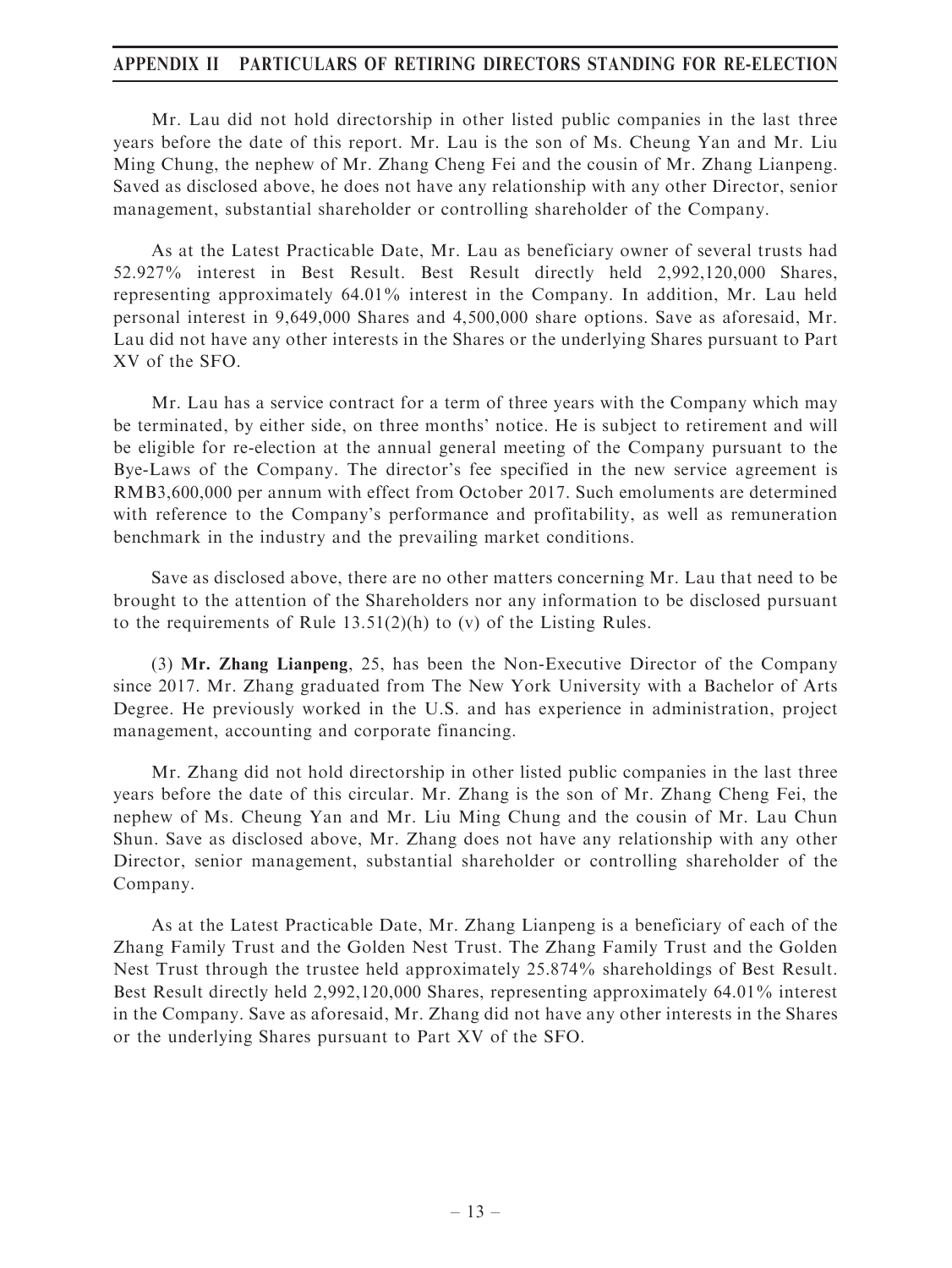### APPENDIX II PARTICULARS OF RETIRING DIRECTORS STANDING FOR RE-ELECTION

Mr. Zhang has an appointment letter for a term of one year with the Company. Mr. Zhang shall hold office until the Annual General Meeting of the Company and shall then be eligible for re-election at the meeting. If re-elected, he will be subject to retirement by rotation at future annual general meetings pursuant to the Bye-Laws of the Company. The director's fee specified in the appointment letter is RMB720,000 per annum and is subject to review by the remuneration committee of the Company from time to time.

Save as disclosed above, there are no other matters concerning Mr. Zhang that need to be brought to the attention of the Shareholders nor any information to be disclosed pursuant to the requirements of Rule  $13.51(2)(h)$  to (v) of the Listing Rules.

(4) Ms. Tam Wai Chu, Maria, GBM, JP, 71, has been an Independent Non-Executive Director of the Company since 2006. She serves as an independent non-executive director of Guangnan (Holdings) Limited, Minmetals Land Limited, Sa Sa International Holdings Limited, Sinopec Kantons Holdings Limited, Tong Ren Tang Technologies, Co., Ltd., Wing On Company International Limited, Macau Legend Development Limited and China Shenhua Energy Company Limited, all the shares of which are listed on the Stock Exchange. Ms. Tam is a deputy to the National People's Congress of The People's Republic of China and a member of the Hong Kong Basic Law Committee. She is qualified as a barrister-at-law at Gray's Inn, London and has practice experience in Hong Kong.

Ms. Tam, who has served the Board for more than nine years, confirmed that she has satisfied all factors set out in Rule 3.13 of the Listing Rules in assessing her independence. Ms. Tam does not have any relationship with any other Director, senior management, substantial shareholder or controlling shareholder of the Company.

As at the Latest Practicable Date, Ms. Tam had personal interest in 1,216,670 Shares within the meaning of Part XV of the SFO.

Ms. Tam has an appointment letter for a term of one year with the Company. She is subject to retirement and will be eligible for re-election at the annual general meeting of the Company pursuant to the Bye-Laws of the Company. The director's fee specified in the appointment letter is HK\$528,000 per annum. Such emoluments are determined with reference to the Company's performance and profitability, as well as remuneration benchmark in the industry and the prevailing market conditions.

Save as disclosed above, there are no other matters concerning Ms. Tam that need to be brought to the attention of the Shareholders nor any information to be disclosed pursuant to the requirements of Rule  $13.51(2)(h)$  to (v) of the Listing Rules.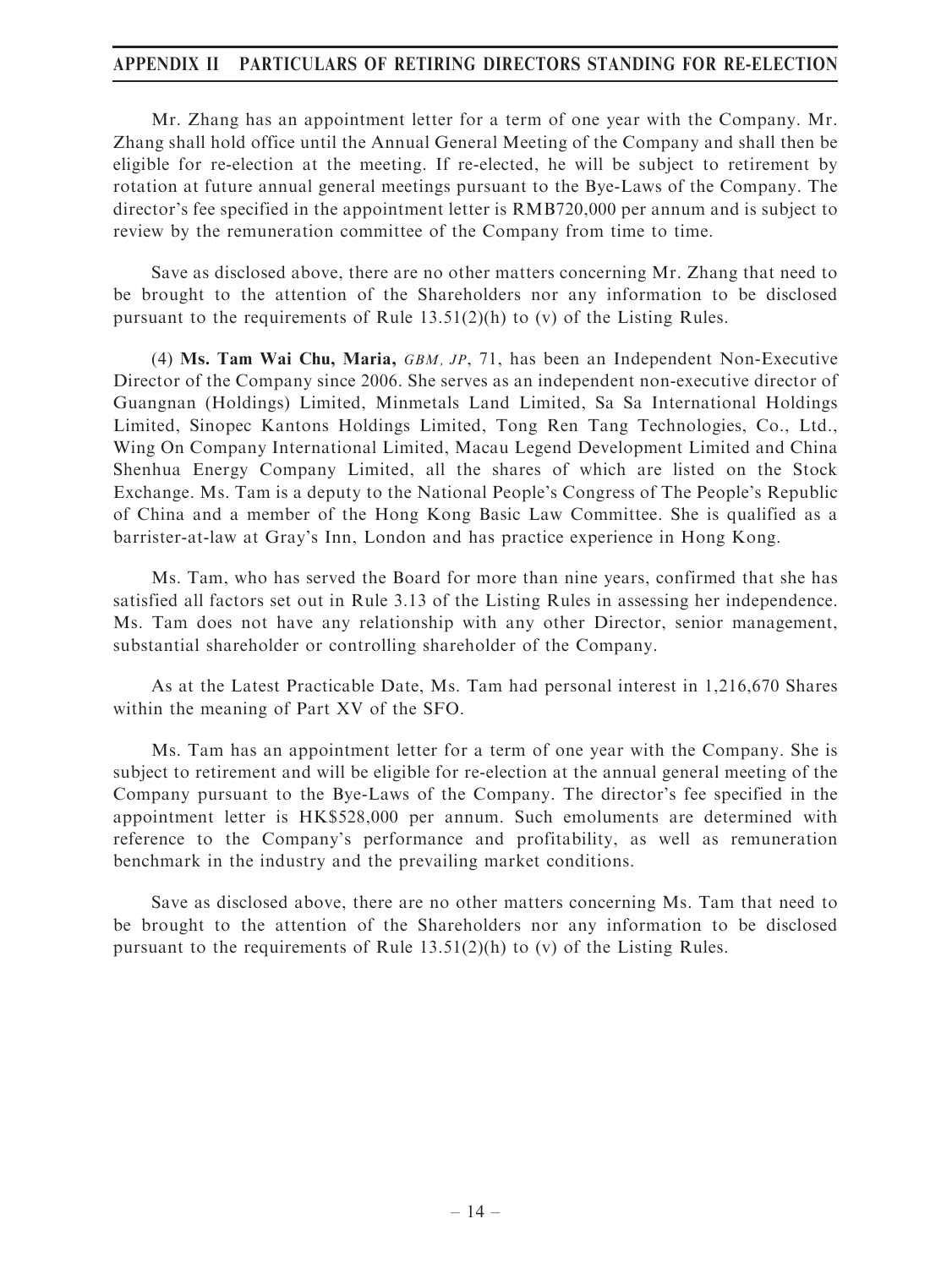

NOTICE IS HEREBY GIVEN that the Annual General Meeting of Shareholders of the Company will be held at élan 220,  $3/F$ ., L'hotel élan, 38 Chong Yip Street, Kwun Tong, Kowloon, Hong Kong on Monday, 18 December 2017 at 2: 30 p.m. for the following purposes:

- 1. To receive and consider the audited financial statements and the reports of the directors and independent auditor for the year ended 30 June 2017.
- 2. To declare the Final Dividend to be paid out of the Contributed Surplus Account of the Company for the year ended 30 June 2017.
- 3. (a) (i) To re-elect Mr. Zhang Cheng Fei as an executive director of the Company;
	- (ii) To re-elect Mr. Lau Chun Shun as an executive director of the Company;
	- (iii) To re-elect Mr. Zhang Lianpeng as a non-executive director of the Company;
	- (iv) To re-elect Ms. Tam Wai Chu, Maria as an independent non-executive director of the Company; and
	- (b) To authorise the Board to fix the Directors' remuneration.
- 4. To re-appoint Messrs. PricewaterhouseCoopers as auditor and to authorise the board of directors to fix its remuneration.
- 5. As special business, to consider and, if thought fit, to pass the following resolutions as Ordinary Resolutions of the Company:

### $(A)$  "THAT:

- (i) subject to sub-paragraph (iii) of this resolution, the exercise by the directors of the Company during the Relevant Period (as hereinafter defined) of all the powers of the Company to allot, issue and deal with additional shares in the capital of the Company and to make or grant offers, agreements and options (including warrants, bonds and debentures convertible into shares of the Company) which would or
- \* For identification purposes only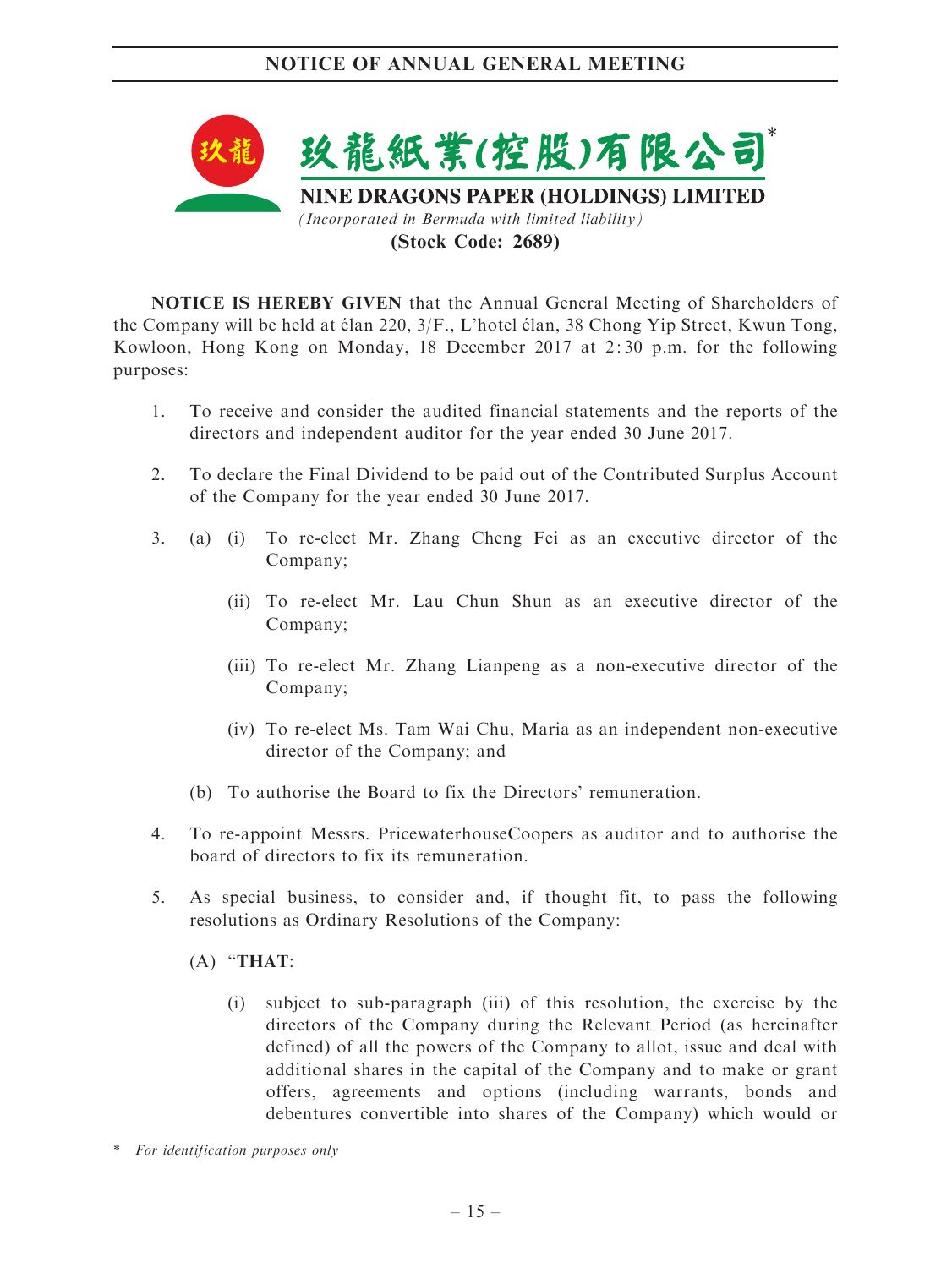might require the exercise of such powers, subject to and in accordance with all applicable laws and the bye-laws of the Company, be and is hereby generally and unconditionally approved;

- (ii) the approval in sub-paragraph (i) of this resolution shall authorise the directors of the Company during the Relevant Period to make or grant offers, agreements and options (including warrants, bonds and debentures convertible into shares of the Company) which would or might require the exercise of such powers after the end of the Relevant Period;
- (iii) the aggregate nominal amount of the share capital of the Company allotted or agreed conditionally or unconditionally to be allotted (whether pursuant to an option or otherwise) and issued by the directors of the Company pursuant to the approvals in subparagraphs (i) and (ii) of this resolution, otherwise than pursuant to a Rights Issue (as hereinafter defined) or upon the exercise of rights of subscription or conversion under the outstanding warrants to subscribe for shares of the Company or any securities which are convertible into shares of the Company or the share option scheme of the Company or any scrip dividend in lieu of the whole or part of a dividend on shares of the Company, shall not exceed 20 per cent. of the aggregate nominal amount of the ordinary share capital of the Company in issue on the date of this resolution and the said approval shall be limited accordingly; and
- (iv) for the purpose of this resolution:

''Relevant Period'' means the period from the date of the passing of this resolution until whichever is the earliest of:

- (a) the conclusion of the next annual general meeting of the Company;
- (b) the expiration of the period within which the next annual general meeting of the Company is required by the bye-laws of the Company or any applicable laws of Bermuda to be held; or
- (c) the revocation or variation of the authority given under this resolution by an ordinary resolution of the shareholders of the Company in general meeting.

"Rights Issue" means an offer of shares open for a period fixed by the directors of the Company to holders of shares on the register on a fixed record date in proportion to their then holdings of such shares (subject to such exclusion or other arrangements as the directors of the Company may deem necessary or expedient in relation to fractional entitlements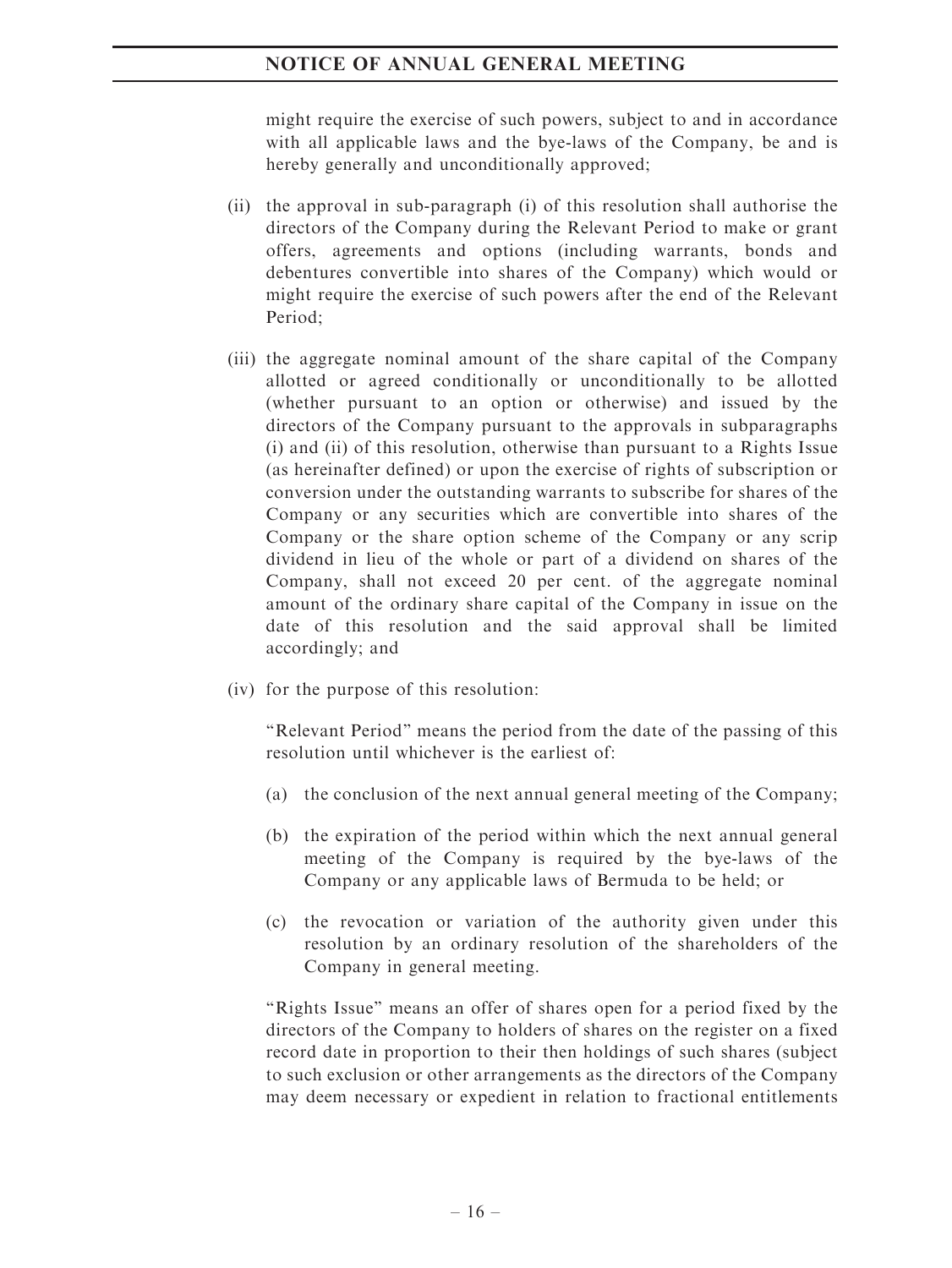or having regard to any restrictions or obligations under the laws of, or the requirements of, any recognised regulatory body or any stock exchange in any territory outside Hong Kong).''

### $(B)$  "THAT:

- (i) subject to sub-paragraph (iii) of this resolution, the exercise by the directors of the Company during the Relevant Period (as hereinafter defined) of all the powers of the Company to repurchase issued shares in the capital of the Company on The Stock Exchange of Hong Kong Limited (the "Stock Exchange") or on any other stock exchange on which the shares of the Company may be listed and recognised by the Securities and Futures Commission and the Stock Exchange for this purpose, subject to and in accordance with all applicable laws and the requirements of the Rules Governing the Listing of Securities on the Stock Exchange or any other stock exchange as amended from time to time, be and is hereby generally and unconditionally approved;
- (ii) the approval in paragraph (i) of this resolution shall be in addition to any other authorization given to the directors of the Company and shall authorize the directors of the Company on behalf of the Company during the Relevant Period to procure the Company to purchase its shares at a price determined by the directors of the Company;
- (iii) the aggregate nominal amount of the ordinary share capital of the Company which the directors of the Company are authorised to repurchase pursuant to the approvals in sub-paragraphs (i) and (ii) of this resolution shall not exceed 10 per cent. of the aggregate nominal amount of the ordinary share capital of the Company in issue on the date of this resolution and the said approval shall be limited accordingly; and
- (iv) for the purpose of this resolution:

''Relevant Period'' means the period from the date of the passing of this resolution until whichever is the earliest of:

- (a) the conclusion of the next annual general meeting of the Company;
- (b) the expiration of the period within which the next annual general meeting of the Company is required by the bye-laws of the Company or any applicable laws of Bermuda to be held; or
- (c) the revocation or variation of the authority given under this resolution by an ordinary resolution of the shareholders of the Company in general meeting.''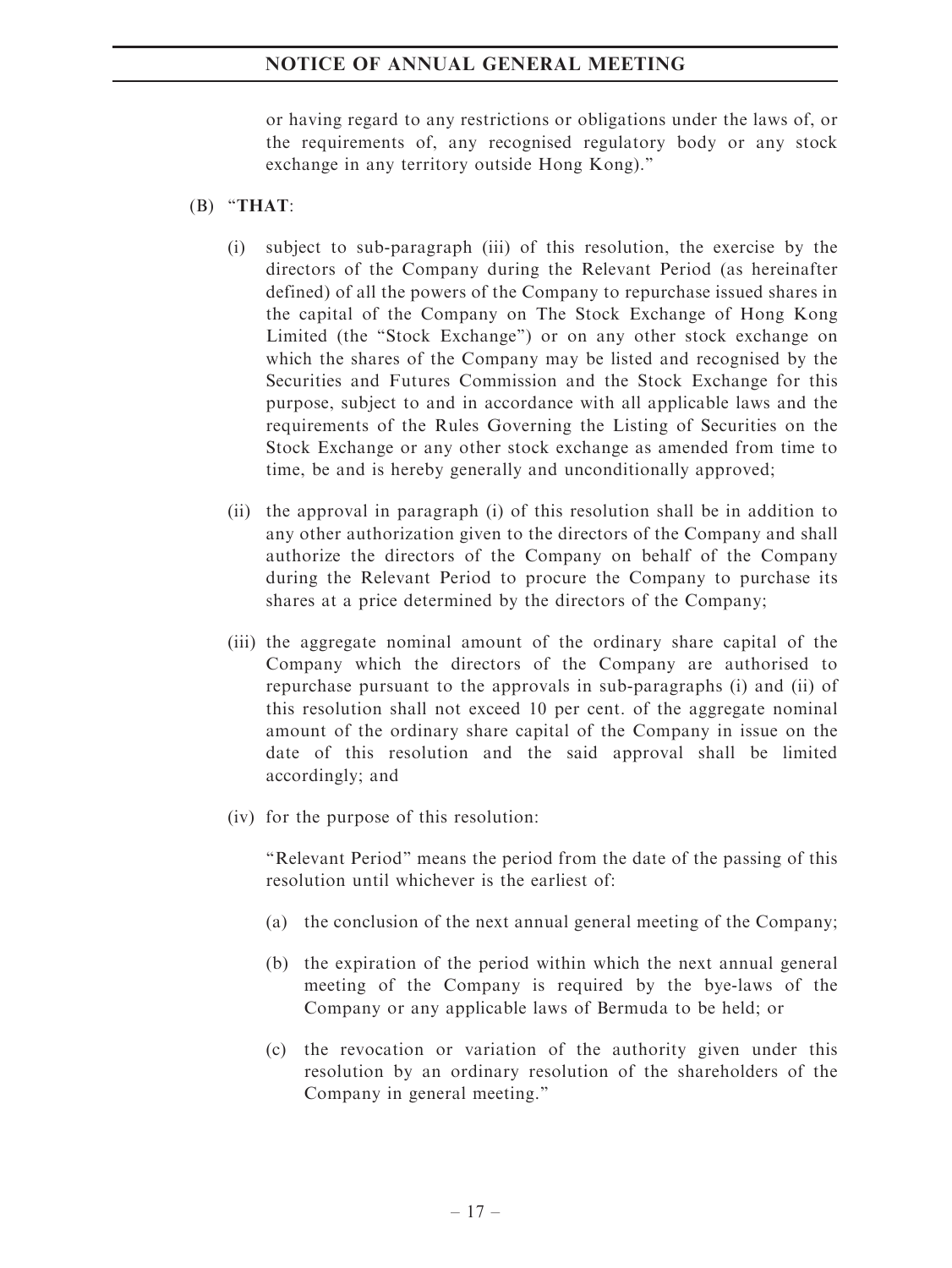- (C) "THAT conditional upon the resolutions numbered  $5(A)$  and  $5(B)$  as set out in the notice convening this meeting (the ''Notice'') being passed, the general mandate granted to the directors of the Company to allot, issue and deal with additional shares in the ordinary share capital of the Company pursuant to the resolution numbered  $5(A)$  as set out in the Notice be and is hereby extended by the addition thereto of an amount representing the aggregate nominal amount of shares in the share capital of the Company repurchased by the Company under the authority granted pursuant to the resolution numbered 5(B) as set out in the Notice."
- 6. As special business, to consider and, if thought fit, to pass the following resolution as a Special Resolution of the Company:

### SPECIAL RESOLUTION

''THAT conditional upon compliance with the requirements of section 46(2) of the Companies Act 1981 of Bermuda (as amended), with effect on the next business day immediately following the date of passing this special resolution:

- (a) an amount of RMB5,000,000,000 standing to the credit of the share premium account of the Company be reduced, and that the credit arising therefrom be transferred to the contributed surplus account of the Company;
- (b) the directors of the Company be and are authorised to apply the entire amount standing to the credit of the contributed surplus account of the Company in such manner as they consider appropriate from time to time and permitted under the Companies Act 1981 of Bermuda (as amended); and
- (c) the directors of the Company be and are hereby authorised generally to do all acts and things, and to approve, sign and execute any documents, which in their opinion may be necessary, desirable or expedient to implement or to give effect to the foregoing.''

By Order of the Board Cheng Wai Chu, Judy Company Secretary

Hong Kong, 27 October 2017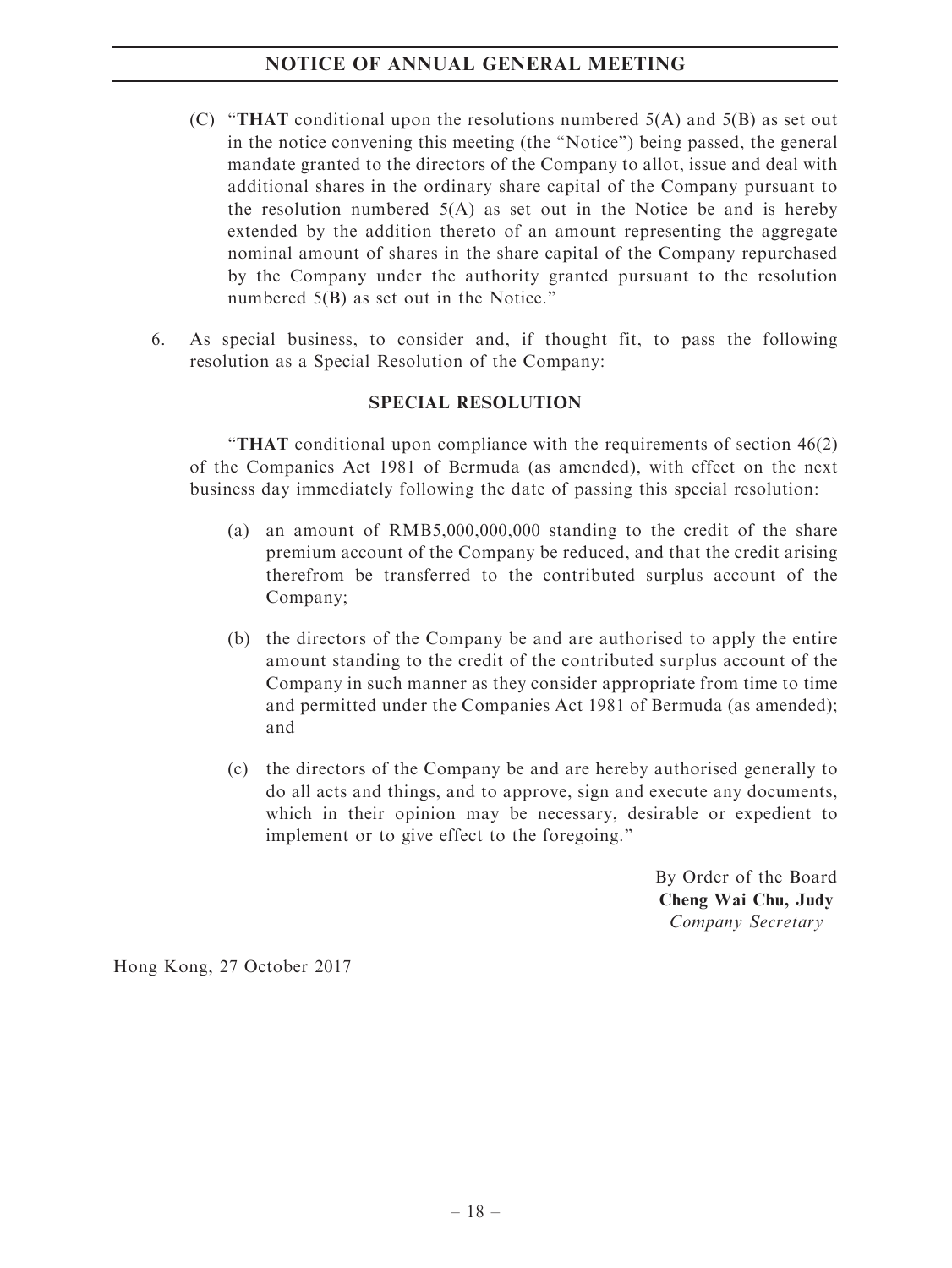Registered office: Clarendon House 2 Church Street Hamilton HM 11 Bermuda

Principal place of business in Hong Kong: Unit 1, 22/F One Harbour Square 181 Hoi Bun Road Kwun Tong Kowloon Hong Kong

Notes:

- 1. Any member of the Company entitled to attend and vote at a meeting of the Company shall be entitled to appoint another person as his proxy to attend and vote instead of him. A member who is the holder of two or more shares may appoint more than one proxy to attend on the same occasion. A proxy need not be a member of the Company.
- 2. A form of proxy for the meeting is enclosed. The instrument appointing a proxy and the power of attorney or other authority, if any, under which it is signed, or a certified copy of such power or authority shall be deposited at the Company's Hong Kong Branch Share Registrar, Tricor Investor Services Limited, at Level 22, Hopewell Centre, 183 Queen's Road East, Hong Kong as soon as possible and in any event not less than 48 hours before the time appointed for holding the meeting or any adjourned meeting at which the person named in the instrument proposes to vote.
- 3. To ascertain shareholder's eligibility to attend and vote at the Annual General Meeting, the register of members of the Company will be closed from Tuesday, 12 December 2017 to Monday, 18 December 2017, both dates inclusive, during which period no transfers of shares shall be effected. In order to qualify for attending and voting at the Annual General Meeting, all transfers of shares accompanied by the relevant share certificates must be lodged with the Company's Hong Kong Branch Share Registrar, Tricor Investor Services Limited, at Level 22, Hopewell Centre, 183 Queen's Road East, Hong Kong for registration before 4: 30 p.m. on Monday, 11 December 2017.
- 4. To ascertain shareholder's entitlement to the proposed final dividend upon the passing of the resolution no. 2 set out in the notice, the register of members of the Company will be closed from Friday, 22 December 2017 to Thursday, 28 December 2017, both dates inclusive, during which period no transfers of shares shall be effected. In order to qualify for the proposed final dividend, all transfers of shares accompanied by the relevant share certificates must be lodged with the Company's Hong Kong Branch Share Registrar, Tricor Investor Services Limited, at Level 22, Hopewell Centre, 183 Queen's Road East, Hong Kong for registration before 4: 30 p.m. on Thursday, 21 December 2017.
- 5. Each of the resolutions set out in the notice will be voted by way of poll.
- 6. In the event that a typhoon signal no. 8 or above is hoisted or a black rainstorm warning signal is in force on the day of the Meeting, shareholders are suggested to visit the Company's website at www.ndpaper.com or to contact the Company's share registrar by telephone on (852) 2980 1333 for arrangements of the Meeting.
- 7. The Chinese translation of this notice is for reference only. In the event of any inconsistency, the English version shall prevail.